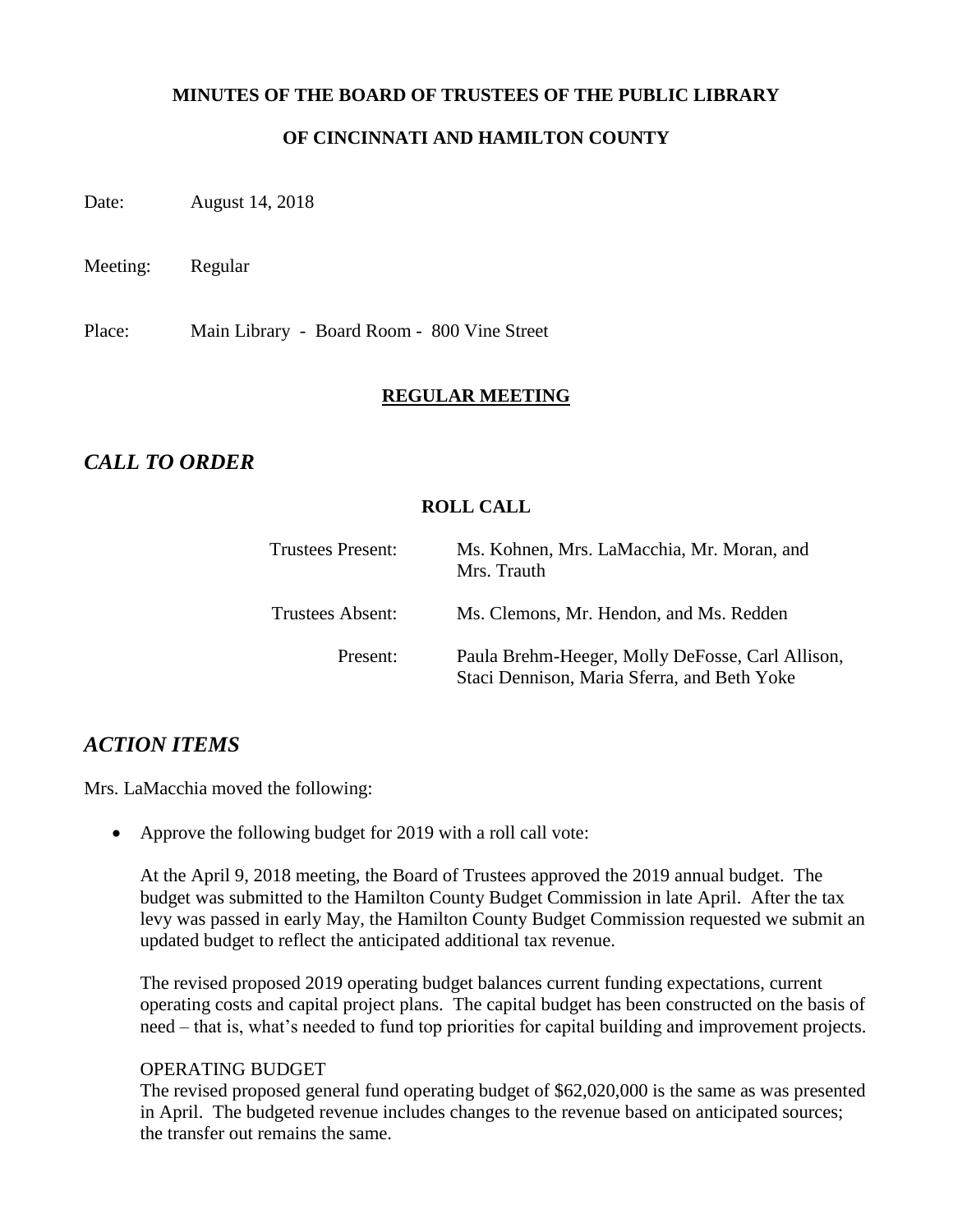### **The Public Library of Cincinnati and Hamilton County 2019 BUDGET**

|                              | <b>General Fund</b> |                                                    |
|------------------------------|---------------------|----------------------------------------------------|
|                              |                     | Adjusted for June<br>2018 Board<br>changes and May |
|                              | As approved         | 2018 levy approval                                 |
|                              | 4/9/2018            | 8/14/2018                                          |
| <b>Beginning Balance</b>     | 11,950,000.00       | 9,450,000.00                                       |
|                              |                     |                                                    |
| <b>Public Library Fund</b>   | 80,897,419.84       | 64,054,171.00                                      |
| Local Tax Lew                | 17,970,000.00       | 37,313,249.00                                      |
| Subtotal                     | 98,867,419.84       | 101,367,420.00                                     |
| Other Library Revenue        | 3,027,580.16        | 3,027,580.00                                       |
| <b>Total Receipts</b>        | 101,895,000.00      | 104,395,000.00                                     |
|                              |                     |                                                    |
| <b>Operating Expenditure</b> | 62,020,000.00       | 62,020,000.00                                      |
| <b>Transfers Out</b>         | 50,075,000.00       | 50,075,000.00                                      |
| <b>Total Expenditure</b>     | 112,095,000.00      | 112,095,000.00                                     |
|                              |                     |                                                    |
| <b>Ending Balance</b>        | 1,750,000.00        | 1,750,000.00                                       |
| Less Contingency             | 1,750,000.00        | 1,750,000.00                                       |
| <b>Available Balance</b>     |                     |                                                    |

# CAPITAL BUDGET

The capital budget includes the remaining anticipated projects identified in the 2016 comprehensive facilities plan.

| \$         | 14,325,000 Ongoing Maintenance                        |
|------------|-------------------------------------------------------|
|            | 4,750,000 Main energy retrofit 3 and elevator upgrade |
|            | 3,000,000 Main Library updates                        |
|            | 1,000,000 System wide signage project                 |
|            | 5,000,000 Miami Township Branch replacement           |
|            | 3,000,000 Greenhills Branch Replacement               |
|            | 3,000,000 Elmwood Place Branch Replacement            |
|            | 3,000,000 Mt. Healthy Branch Replacement              |
|            | 1,500,000 Hyde Park Renovation                        |
|            | 2,500,000 Norwood auditorium and accessibility        |
|            | 9,000,000 Accessibility Projects                      |
| 50,075,000 |                                                       |

# **CONTINGENCIES**

The budget reserves two contingencies  $- a $1,750,000$  operating contingency (3%) in the General Fund and a \$2,000,000 capital contingency in the Building and Repair Fund.

#### FUNDING – CARRYFORWARD & REQUIRED NEW FUNDING

The General Fund expects to end 2018 with \$9,450,000 of available funding. To fund the 2019 budget, the Library will need intergovernmental revenue of almost \$101.4 million. The source of that revenue is the Public Library Fund and local property taxes. For budget purposes,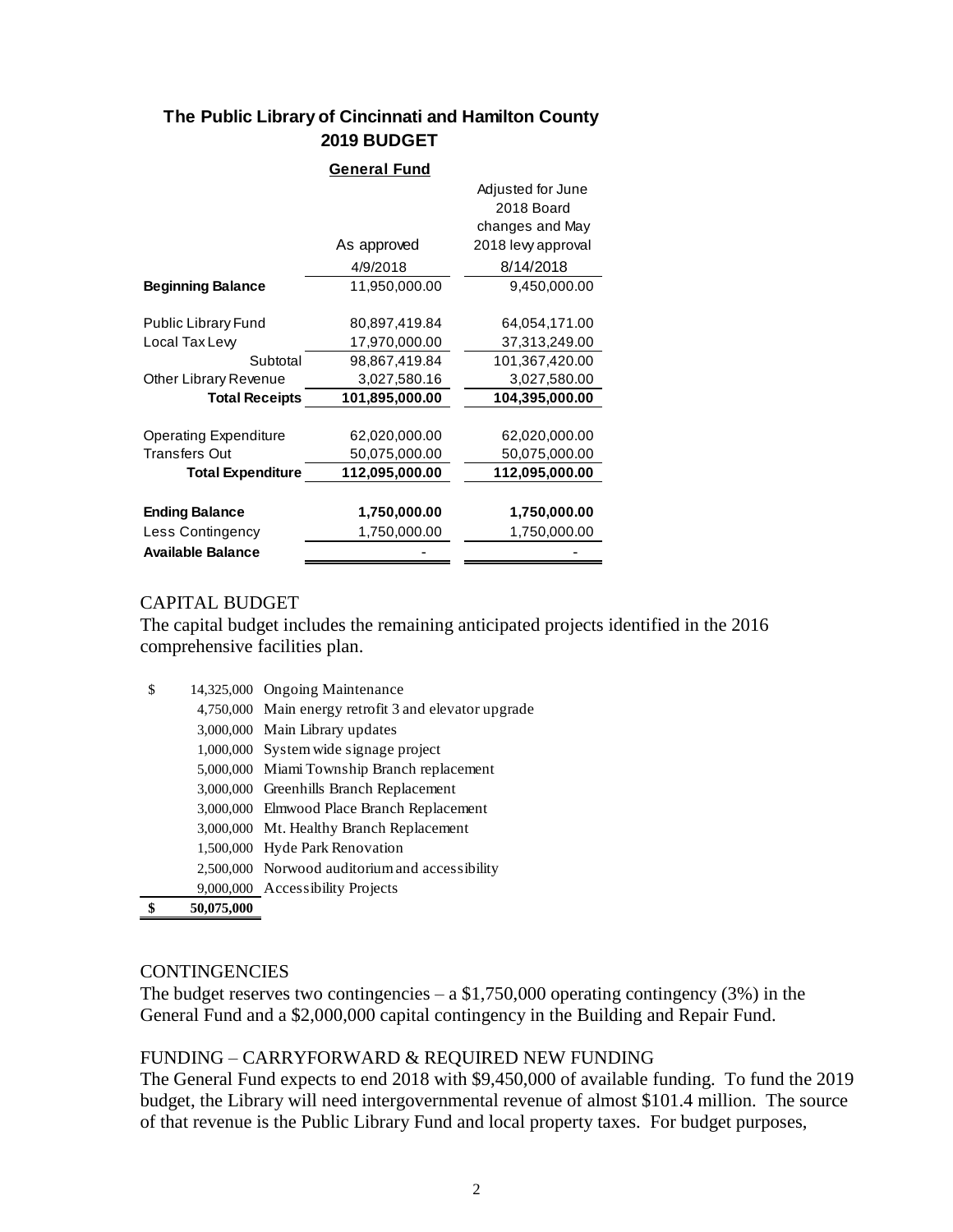property tax receipts for 2019 are estimated at \$37,313,249 which is approximately the amount expected for 2018 combined with amount certified for the new tax levy. The balance of the revenue, \$64,054,171, is being requested from the PLF.

Mrs. Trauth seconded.

Voting for the motion: Ms. Kohnen, Mrs. LaMacchia, Mr. Moran, and Mrs. Trauth… 4 ayes. The motion carried. **(20-2018)**.

Ms. Kohnen moved the following:

Authorize the following revisions to the 2018 Estimated Resources and Annual Appropriations:

| <b>General</b><br><b>Fund</b> |                                                 |                  |
|-------------------------------|-------------------------------------------------|------------------|
| <b>Revenues</b>               |                                                 |                  |
|                               | Intergovernmental receipts - increase by        | \$<br>833,261.15 |
|                               | Earnings on Investments - increase by           | \$<br>66,738.85  |
|                               | Estimated resources net change                  | \$<br>900,000.00 |
| <i>Expenses</i>               |                                                 |                  |
|                               | Library Materials $&$ Information - increase by | 500,000.00       |
|                               | Purchased & Contracted Services - increase by   | 250,000.00       |
|                               | Capital Outlay - increase by                    | 150,000.00       |
|                               | Appropriations net change                       | 900,000.00       |

The increase in revenue is the result of a revised PLF estimate for 2018 and greater than anticipated year-to-date interest earnings. In early July, we received an updated PLF estimate for 2018. The current estimate of \$39,175,680.23 is \$833,261.15 greater than the previous estimate of \$38,342,419.08.

The increase in appropriations is primarily due to an increase in Library Materials needs as a result of the growth in e-book circulation and costs related to the purchase and operational set-up of the Distribution Center.

- Authorize the Interim Eva Jane Romaine Coombe Director to enter into a contract with FTC&H as the firm most qualified for the 2018 Branch Accessibility – Walnut Hills, Price Hill, and Madisonville project. The Library received Statements of Qualifications from nine firms interested in providing architectural and design services for the project, and ranks the top three firms as follows:
	- 1. FTC&H
	- 2. Glaserworks
	- 3. GBBN Architects
- Authorize the Interim Eva Jane Romaine Coombe Director to enter into a contract with Motz Engineering as the firm most qualified for the 2018 Energy Retrofit Phase 3 – Main Library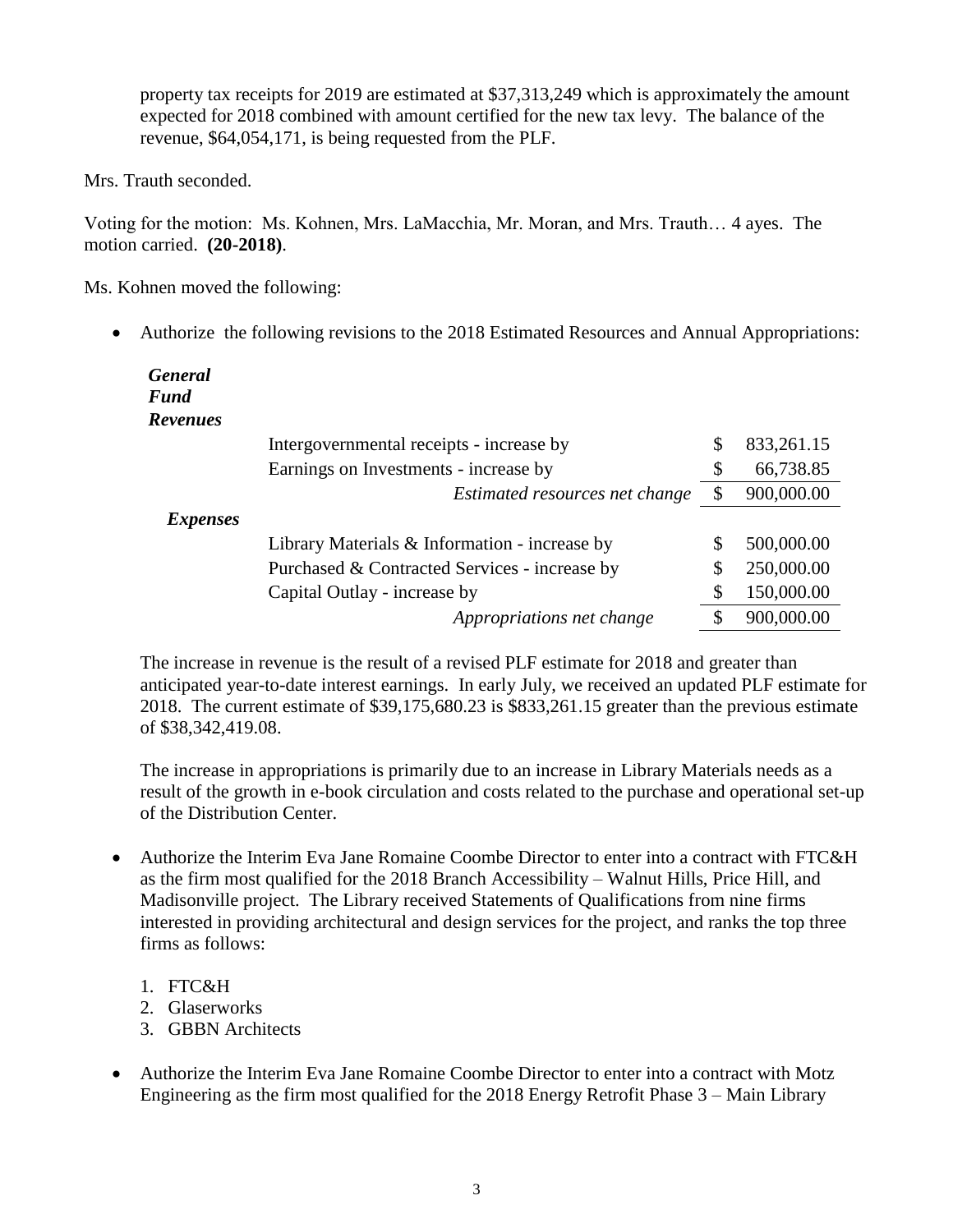project. The Library received Statements of Qualifications from four firms interested in providing engineering services for the project and ranks the top three firms as follows:

- 1. Motz Engineering
- 2. CMTA
- 3. FTC&H
- Authorize the following bid advertisements for roofing work. Further, authorize the Interim Eva Jane Romaine Coombe Director to review the bids with the Chair of the Facilities and Finance and Audit Committee and enter into a contract with the lowest responsible bidder.

### **ADVERTISEMENT FOR BIDS**

Sealed bids will be received by the Board of Trustees of the Public Library of Cincinnati and Hamilton County at the Third Floor Administration Offices of the Main Public Library, 800 Vine Street, Cincinnati, Ohio 45202, until 12:00 noon, local time Tuesday, September 18, 2018 for furnishing all labor, materials, equipment, services, and supervision necessary to complete the project titled:

# **PLCH Main Library - North Building Roof**

Proposals shall be in accordance with the Contract Documents prepared by K4 Architecture, LLC, 555 Gest Street, Cincinnati, Ohio 45203, 513/455-5005. Bids received after the stated deadline will not be accepted. Bids by facsimile transmission will not be accepted. Proposals will be publicly opened and read aloud. All interested parties are invited to attend.

Individual lump sum bids for trade contract TC-01 are required. The estimated amount for this contract is:

TC-01 Roofing…………………………………….\$382,000

Total: \$382,000

The summary of the work for this proposal is:

Roof replacements at Main Library – North Building.

Starting Monday, August 27, 2018, bidders can purchase drawings (full sets only) at the cost of the reproduction from ARC Document Solutions, 2863 Sharon Road, Cincinnati, Ohio 45241, 513/326-2300.

A pre-bid meeting will be held in the Tower Room on the third floor of the Main Library, Friday, September 7, 2018 at 9:00 a.m.

Bidders shall submit with their bid a bid guaranty in the form of either (1) a combined bid guaranty and contract bond for the full amount of the bid or (2) a certified check, cashier's check drawn on a solvent bank or irrevocable letter of credit in the sum of ten percent (10%) of the bid amount, including the base bid and alternates as a bid security. The bid guaranty shall be in strict compliance with Sections 153.54, 153.57, and 153.571 of the Ohio Revised Code (ORC), as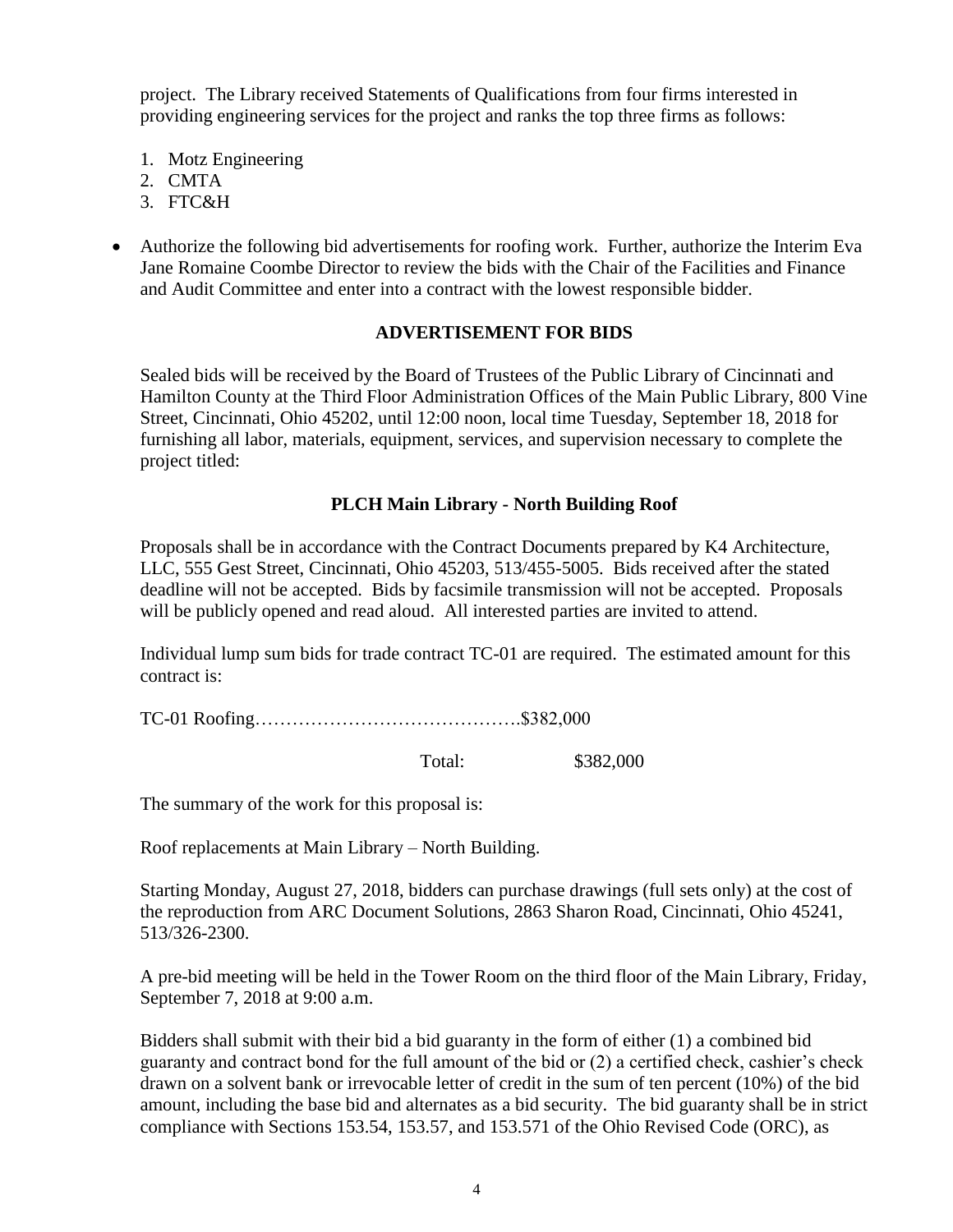applicable. The bidder to whom the contract will be awarded will be required to furnish a contract bond in the sum equal to 100% of the proposal.

Bidders shall comply with the Prevailing Wage Rates on public improvements in Hamilton County, Ohio, as ascertained and determined by the Ohio Department of Commerce Bureau of Labor & Worker Safety as provided in Section 4115 as provided by the Ohio Revised Code.

Submitted bids shall not be withdrawn for a period of sixty (60) days following the date of the bid opening. The Owner shall award contracts to the lowest responsible bidder.

The Board of Trustees of the Public Library of Cincinnati and Hamilton County reserves the right to reject any or all bids and to waive informalities in bidding.

By Order of: The Board of Trustees of the Public Library of Cincinnati and Hamilton County, Ohio.

This notice is posted on the Public Library of Cincinnati and Hamilton County website and can be found by a link on the home page at: www.cincinnatilibrary.org.

- Approve an addendum extending the lease term of the Deer Park Branch, 3970 East Galbraith Road for an additional three (3) years through August 31, 2021, at the same monthly rental payment of \$4,532.60 for the first year and approximately 2% increases for the second and third year (the first increase since 2014).
- Confirm the following approved change orders (primarily for floor preparation):

| Kramer & Feldman Inc. | Change Order #2 | \$12,253.51 |
|-----------------------|-----------------|-------------|
| Kramer & Feldman Inc. | Change Order #3 | 370.00      |

Most of the tile and carpet has been installed. The cork flooring will be installed next. The electric and plumbing work is complete in the bathroom and the drywall is being hung. The work is expected to be completed by the end of August.

 Authorize the withholding and remittance of Ohio Library Council membership dues on the employee's behalf. In accordance with the Ohio Revised Code, we need board authorization to make such deductions from payroll. We will also require signed consent from the employee prior to deducting the amount.

Mrs. LaMacchia seconded.

Voting for the motion: Ms. Kohnen, Mrs. LaMacchia, Mr. Moran, and Mrs. Trauth… 4 ayes. The motion carried. **(21-2018)**.

Mrs. LaMacchia moved the following:

• Approve the proposed Library holiday closing schedule for 2019. Employees are paid holiday time for all closed dates with the exception of Easter and the early closing on New Year's Eve, in accordance with the Library's Holiday Policy.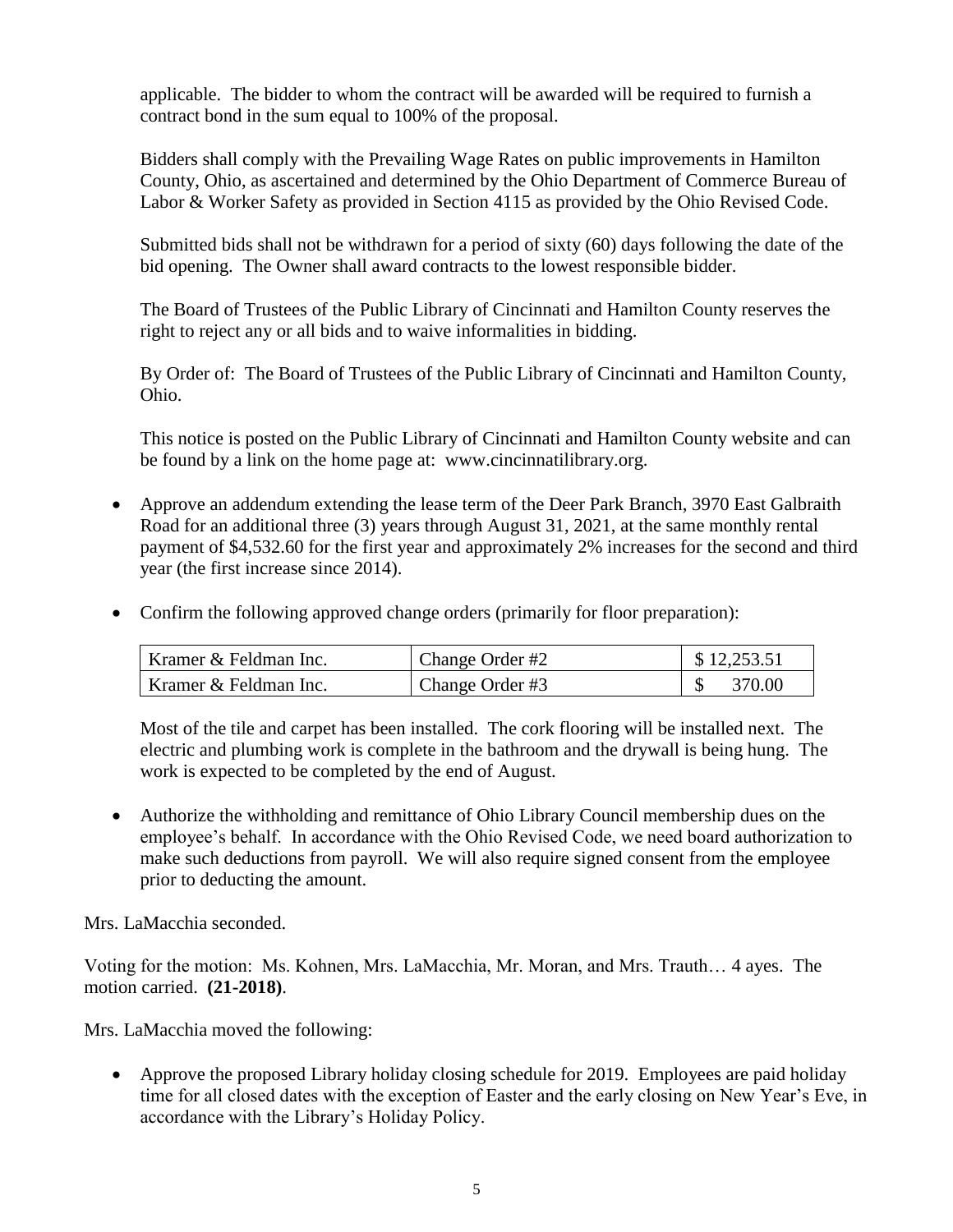- $\circ$  Tuesday, January 1 New Year's Day
- o Sunday, April 21 Easter
- o Monday, May 27 Memorial Day
- $\circ$  Thursday, July 4 Independence Day
- o Monday, September 2 Labor Day
- o Thursday, November 28 Thanksgiving Day
- o Tuesday, December 24 Christmas Eve
- o Wednesday, December 25 Christmas Day
- o Tuesday, December 31 New Year's Eve close at 5:00 p.m.
- o Wednesday, January 1, 2020 New Year's Day
- Approve the proposed Board meeting dates for 2019. All meetings begin at 4:30 p.m. at locations as listed below.
	- o Tuesday, February 12, 2019 Main
	- o Tuesday, April 9, 2019 Oakley
	- o Tuesday, June 11, 2019 Westwood
	- o Tuesday, August 13, 2019 Main
	- o Tuesday, October 8, 2019 Green Township
	- o Tuesday, December 10, 2019 (Annual and Regular) Main

Ms. Kohnen seconded.

Voting for the motion: Ms. Kohnen, Mrs. LaMacchia, Mr. Moran, and Mrs. Trauth… 4 ayes. The motion carried. **(22-2018)**.

# *INFORMATIONAL ITEMS*

# **FACILITIES AND FINANCE AND AUDIT COMMITTEE REPORT**

Ms. Kohnen reported that:

- Group 4 Architecture, Research + Planning, Inc. has been hired to assist in establishing guiding planning principles, which will be used to create a planning framework for a comprehensive Facilities Master Plan. In addition, Group 4, recognized as experts in the field of strategic facilities planning for public libraries centered on community and stakeholder engagement, will provide services to engage the public on the immediate needs at the Main Library and Price Hill Branch. The services are expected to cost \$85,000. The initial phase of Group 4's work is anticipated to be completed in November. Once the framework is complete, the Library will issue a Request for Proposal to complete a Facilities Master Plan. Proposals will be due by the end of November, with the work to begin soon thereafter.
- The Price Hill Branch has been closed to the public since July 5, 2018 as a result of a section of the ceiling collapsing. Subsequent to the collapse, the structural integrity of the remaining ceiling is of concern and initial environmental testing detected the presence of mold spores. In order to continue serving our customers, we have secured a temporary location in the Cincinnati Recreation Center (CRC) building near the branch. We are currently providing many library services during the open hours of the CRC building, 7 a.m. – 9 p.m. Monday through Friday.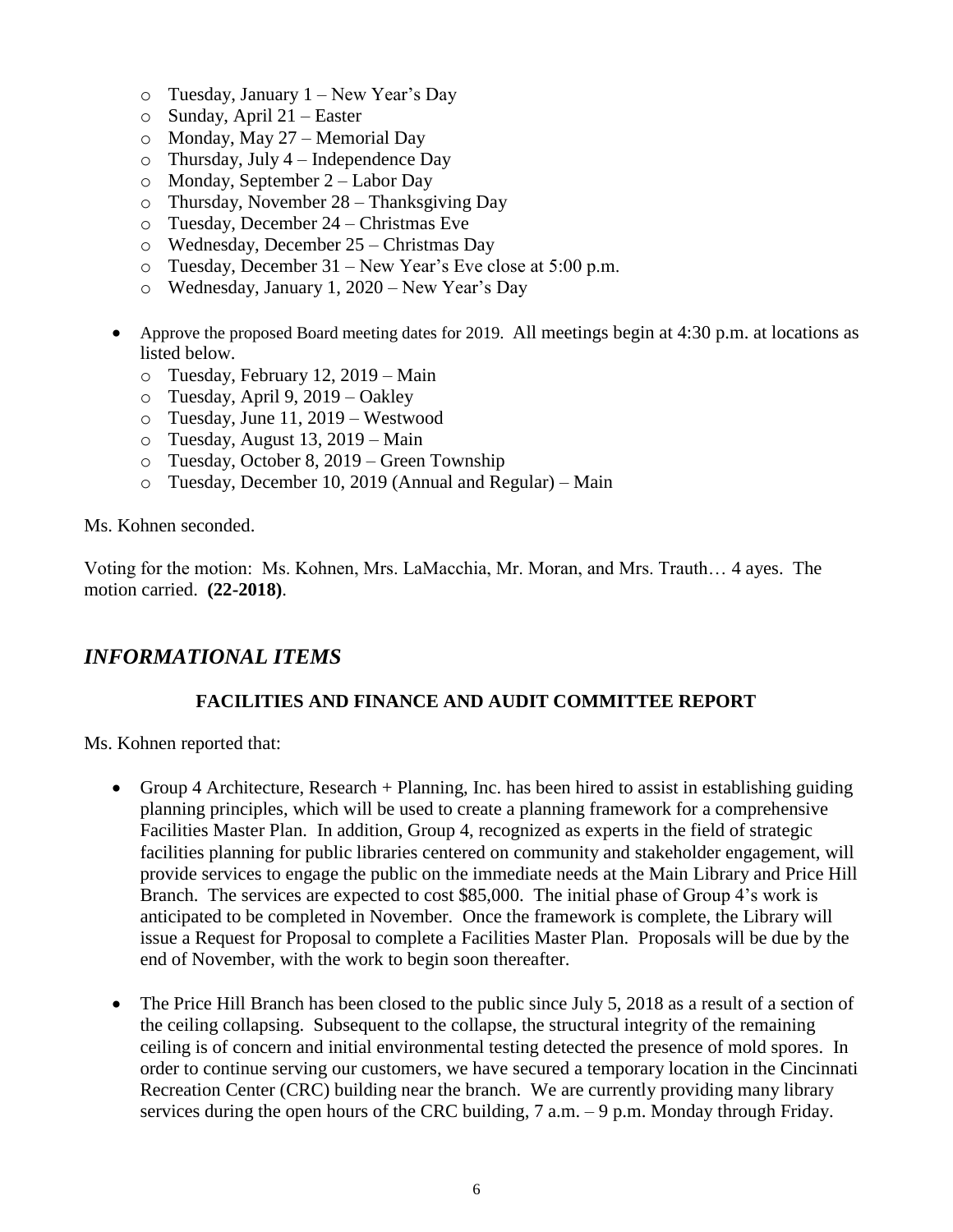The current arrangement with the CRC is in place through August 31. We are committed to maintaining service in the community until a long-term solution is in place.

- We closed on the Distribution Center building at 1130 Findlay St. on July 11, 2018. We recently held an open house for the staff we plan to relocate to the new space. We are in the process of ordering the equipment for the Center and completing the necessary improvements to the space to meet our needs.
- All of the 2017 roof work is complete. There are two pending change orders that will be confirmed in October.
- The Library has been notified that we are a Respondent in the case of Mario Cooper v. Main Library. The case involves an incident which occurred on Library property with a customer being cited for open container. The Library is working with the Hamilton County Prosecuting Attorney's office on the response.

# **EVA JANE ROMAINE COOMBE DIRECTOR'S REPORT**

Ms. Brehm-Heeger reported that:

- Among libraries included in the Public Library Service (PLDS) Statistical Report released in July 2018, our Library was third in total circulation in the United States. While King County Library System moved ahead of us this year, only New York Public and King County reported higher circulation and we remain the top circulating library in Ohio for a second consecutive year.
- On August 12, Beth Yoke joined our staff as the Chief Strategy Officer. Beth comes to the Library from the Young Adult Library Services Association (a division of the American Library Association) where she held the position of Executive Director. Beth has extensive experience with strategic planning and implementation, translating mission and goals into operational plans with clear annual benchmarks and outcomes. Her experience in project management, communications, and data analytics are skills that will serve Beth well in her new role.
- The Library has hosted several state legislator visits over the summer. Representative Catherine Ingram visited Main Library, West End, and College Hill to observe their Summer Meals program as well as Westwood's Brain Camp. Representative Brigid Kelly visited the Norwood Branch to observe Brain Camp, and Representative Bill Seitz visited the Summer Meals program at the Covedale Branch. All State legislators have been invited to visit the Library over the summer, and we hope to see several more this fall.
- The Friends Board of Directors held its quarterly meeting July 27. Results from the annual Book Sale, which was held at the warehouse in Wyoming, were announced at \$57,233, a slight increase from 2017. The Friends next sale is August  $9 - 12$  at the warehouse.
- The Anderson Township Library Association's (ATLA) Annual Sale held in June grossed \$32,786, approximately \$3,000 more than 2017.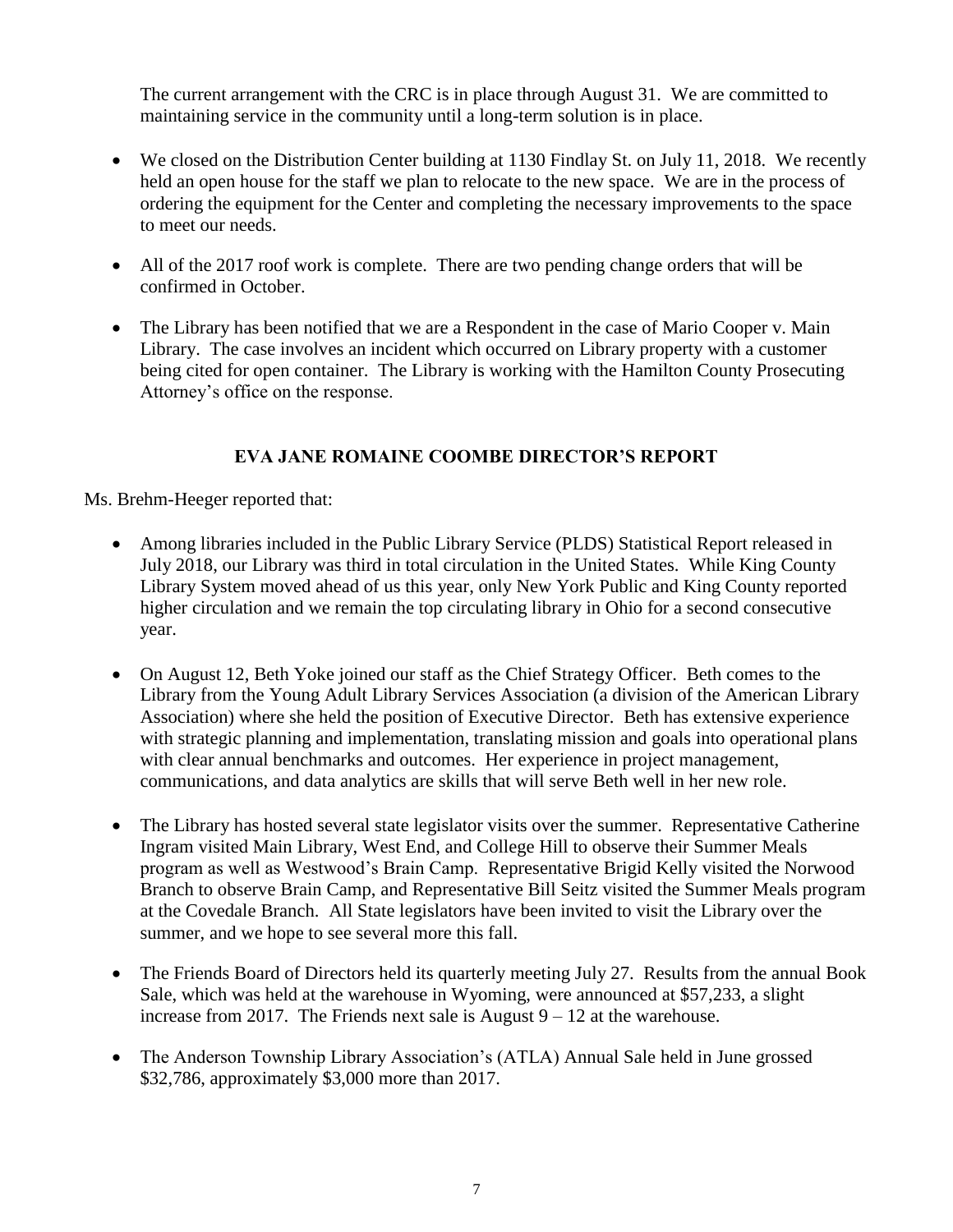- Each summer OrangeBoy holds an Idea Exchange for their clients near their offices in Columbus in early August. Angela Hursh and Chris Rice from the Library's Marketing Department presented this year on "Choosing the Right Marketing Channel."
- Ms. Brehm-Heeger will be attending the Urban Libraries Council's Leadership Forum in Baltimore, September 5 – 7. The theme of this year's Forum is *Leading Forward*. The focus will be on leadership in the community, offering insight into how public libraries can position themselves as key influencers in the communities they serve and essential partners to top elected and appointed leaders.
- Ms. Brehm-Heeger has recently instituted a new way to directly communicate and connect with Library staff across our system by posting weekly video updates to our internal staff blog. "Paula's Weekly Perspective" highlights significant events, staff feedback she has received, agencies she has visited, and programs she has observed. These video posts have received hundreds of views, and she appreciates the many positive responses from staff including that the videos are "a great way to touch base with all staff" and "keep staff in the loop," "helpful," and offer a "great morale boost."
- This year's Annual Staff and Retiree Recognition Program will take place on Sunday, November 4 and will be preceded on the same day by our volunteer appreciation event. Both celebrations will be held at the Main Library.
- As reported to the Board in May, we are working to increase our forty-four open hours per week locations to forty-eight open hours per week in a fiscally prudent manner. Changes to staffing levels at Walnut Hills and Avondale, which include adding full-time teen librarian positions and a small number of FTEs, will position these branches to be the first of the forty-four hour locations to increase to forty-eight hours. This change should happen prior to the October Board meeting, pending filling open manager positions at these locations. The Price Hill Branch is also positioned to increase open hours, which will take place once issues with the Price Hill facility and location are more stable.
- A special screening for Library staff of *the public* was held on July 12 at the Esquire Theatre in Clifton. Nearly two hundred staff attended the event. Writer/Director Emilio Estevez provided a personal invitation noting his gratitude and thanks to the Library. Special thanks to Mr. Estevez, Film Cincinnati, and the Esquire Theatre for allowing our staff an opportunity to see the film.

# **STRATEGY AND TECHNOLOGY COMMITTEE REPORT**

Ms. Kohnen reported that:

- The Library partnered, as we did last year, with the Cincinnati Metropolitan Housing Authority to promote Book Rich Environments within Hamilton County. During the summer, the CMHA arranged three barbeque events at Winton Terrace, Millvale, and Stanley Rowe as an opportunity for the Library to distribute books to children and families within the community. This program reached 1,020 people and 8,964 books were distributed.
- After a successful pilot of Pop-Up Preschool at the Deer Park Branch in the spring, this initiative is expanding this fall to be offered again at the Deer Park Branch and also at the St. Bernard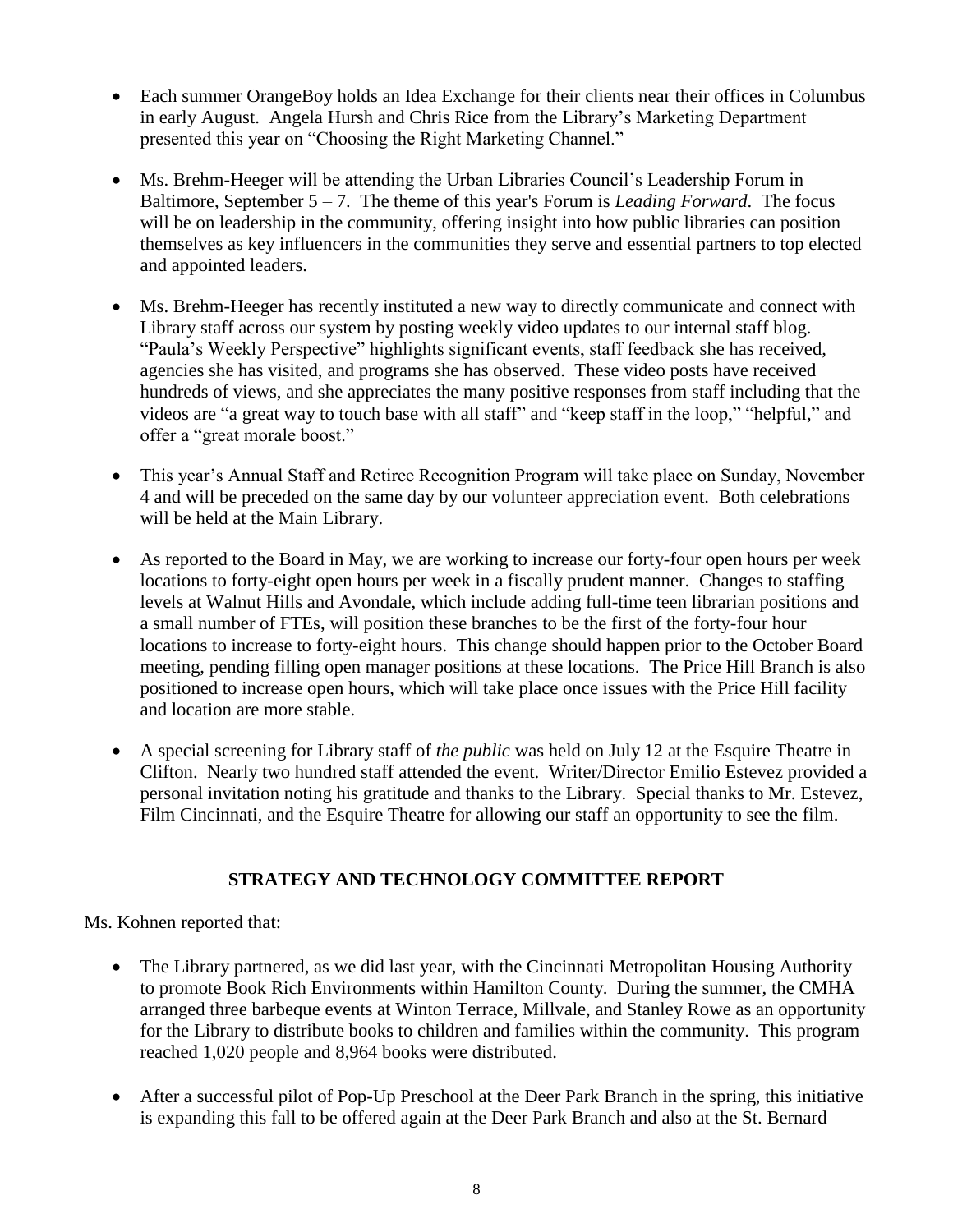Branch. Planning is underway as the Library collaborates with the YMCA to support these two sites.

- On August 1, the Library began auto-renewal of items due on August 3 as an automated customer service improvement. We continue to provide a courtesy extension to customers for the first loan period, and then items are automatically renewed at the end of each successive loan period if there are no holds for other customers or other account blocks.
- We are planning to purchase a Bibliotheca book locker to be placed inside the Vine street entrance of the Main Library South building. This unit will have twenty lockers, a kiosk for checking out materials, and an item return locker. Customers will be able to check out and return items using the lockers.
- The Ohio Public Library Information Network (OPLIN) has announced that through an agreement with LinkedIn, anyone with a valid Ohio library card will have free access to the online courses from Lynda.com beginning in September. The agreement is the first of its kind in the nation between LinkedIn and a statewide system of public libraries. The Library began subscribing to Lynda.com in 2015. It has proven very popular – in July over 9,000 users viewed more than 30,000 videos on subjects such as programming, HTML, and graphic design. We have had our own subscription to Lynda.com and because of this agreement, we will likely receive a refund check for the remainder of our subscription year (2018) and save over \$20,000 annually.
- The Library's Alexa skill is now available to the public. Customers and staff can search for Library events using an Amazon Echo device or the Alexa app for any date or age group, at any of our locations. We will begin including statistics about the Alexa service in September's statistical reporting.
- The Library is launching a new program to inspire residents to discover local cultural and recreational institutions. Currently branded *The Discovery Pass*, this program will provide Library cardholders with free or discounted passes to arts, cultural, and recreational attractions throughout Hamilton County. The initiative's pilot launched July 30 with passes from Great Parks of Hamilton County. It will expand as other partners are confirmed, which now also includes The Betts House. Customers will be able to reserve passes using an online reservation system.
- The OverDrive Digital Bookmobile visited the Green Township Branch, where nearly a hundred twenty customers toured the Bookmobile; WLWT Channel 5 and Local 12 provided live coverage from the event.

# **HUMAN RESOURCES COMMITTEE REPORT**

Mrs. LaMacchia reported that:

• The Human Resources Committee has selected June Garcia of June Garcia, LLC to conduct the national search for the Library's next Eva Jane Romaine Coombe Director.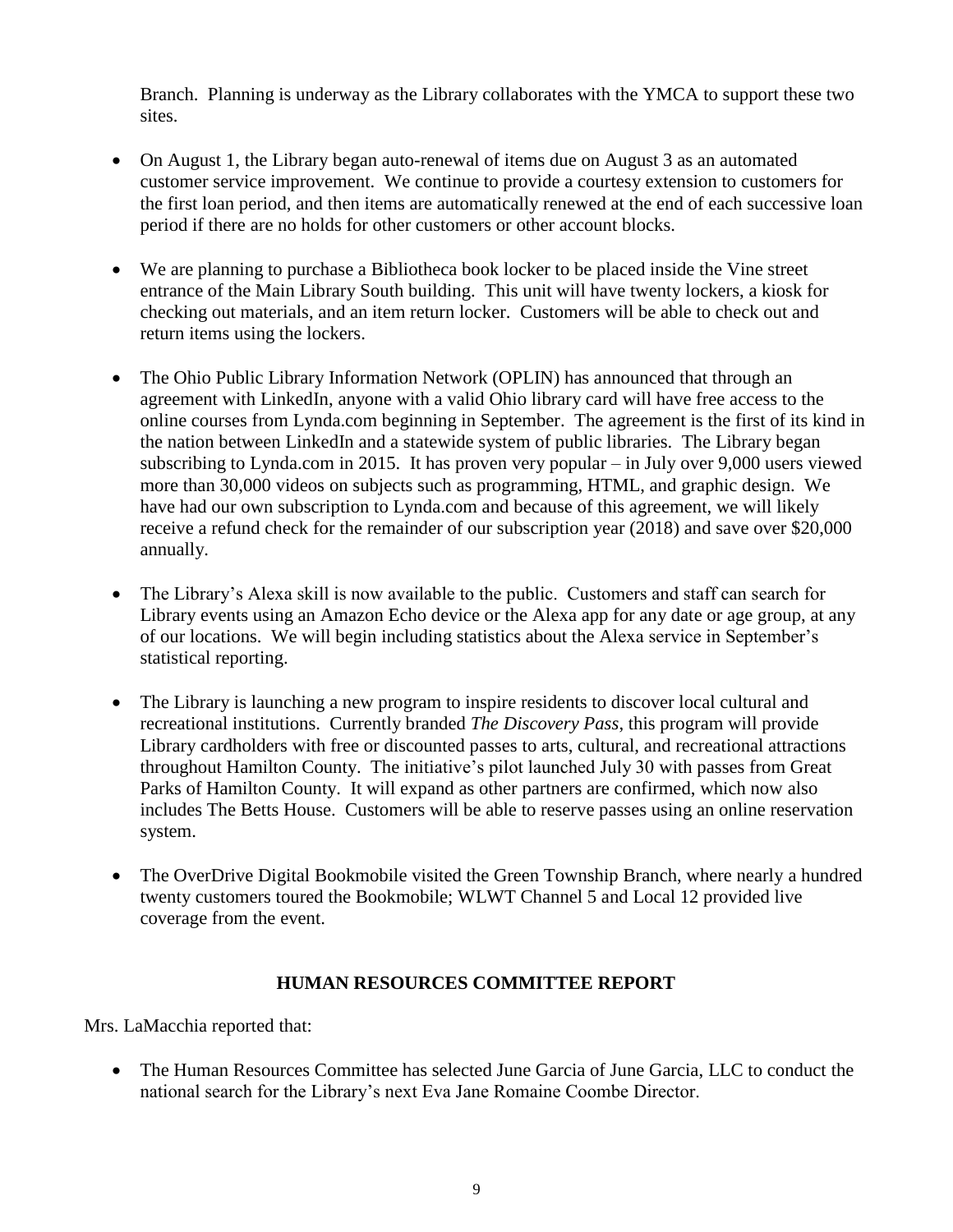On Monday, July 2, 2018 at 8:50 a.m. Human Resources Director, Carl Allison, received a letter via post from the EEOC that contained a ruling on the charge of discrimination filed by Court Motley. The charge of discrimination based on disability was dismissed and the EEOC is closing its file on the charge.

### **LIBRARY EXPERIENCE COMMITTEE REPORT**

Mrs. Trauth introduced Lisa Soper, Youth Services and Programming Coordinator.

- Ms. Soper shared the success of the 2018 Summer Adventure program, which saw a substantial increase in participation over 2017.
	- o There was a twelve percent increase over last year, with 34,731 customers registered from June  $1 -$  July 31.
	- o Customer participation in weekly checks-ins reached 63,072 this year.
	- o The new scratch card component, paired with new and exciting prize options, helped produce an increase of ninety-seven percent in the number of people checking in throughout the summer.
	- o Through partnerships with UMC Food Ministry and Mt. Healthy City Schools, the Library was able to serve 18,248 summer meals and snacks in June and July.
	- o Ninety mini Brain Camps were attended by 1,401 children, and 2,165 of children and teens participated in twenty-nine week-long Brain Camps at the Main Library and the Library's branches.
	- o Another new and successful element to this year's program was Summer Reading Tutoring, with children at ten branches receiving weekly one-on-one tutoring sessions with an educator.

Mrs. Trauth reported that:

- The Library will again collaborate with the Children's Hunger Alliance to provide Afterschool Snack Service for children ages five through eighteen throughout the 2018 – 2019 school year. The Child and Adult Care Food Program (CACFP), a reimbursement program through the United States Department of Agriculture, will cover the program cost. Snacks meet USDA requirements and are prepared and delivered locally by a food service company. This year, eighteen locations will serve snacks.
- The twelfth annual Books by the Banks Cincinnati Regional Book Festival is scheduled for Saturday, October 20 from 10 a.m. – 4 p.m. at Duke Energy Center. The celebration will feature approximately a hundred fifty-five national, regional, and local authors, book signings, author presentations, and activities for teens and kids. The unveiling of the 2018 poster to the public will occur on Thursday, September 13 from  $5 - 7$  p.m. at Visionaries & Voices' Visionarium, 3054 Madison Road in Oakley.
- The Library Foundation is now accepting applications for the 2019 Writer-in-Residence through September 4, 2018. The author chosen for this prestigious honor serves as the Library's literary ambassador to the community. Thanks to the generosity of The Library Foundation and Naomi Gerwin, the author selected will receive a \$10,000 stipend for their service.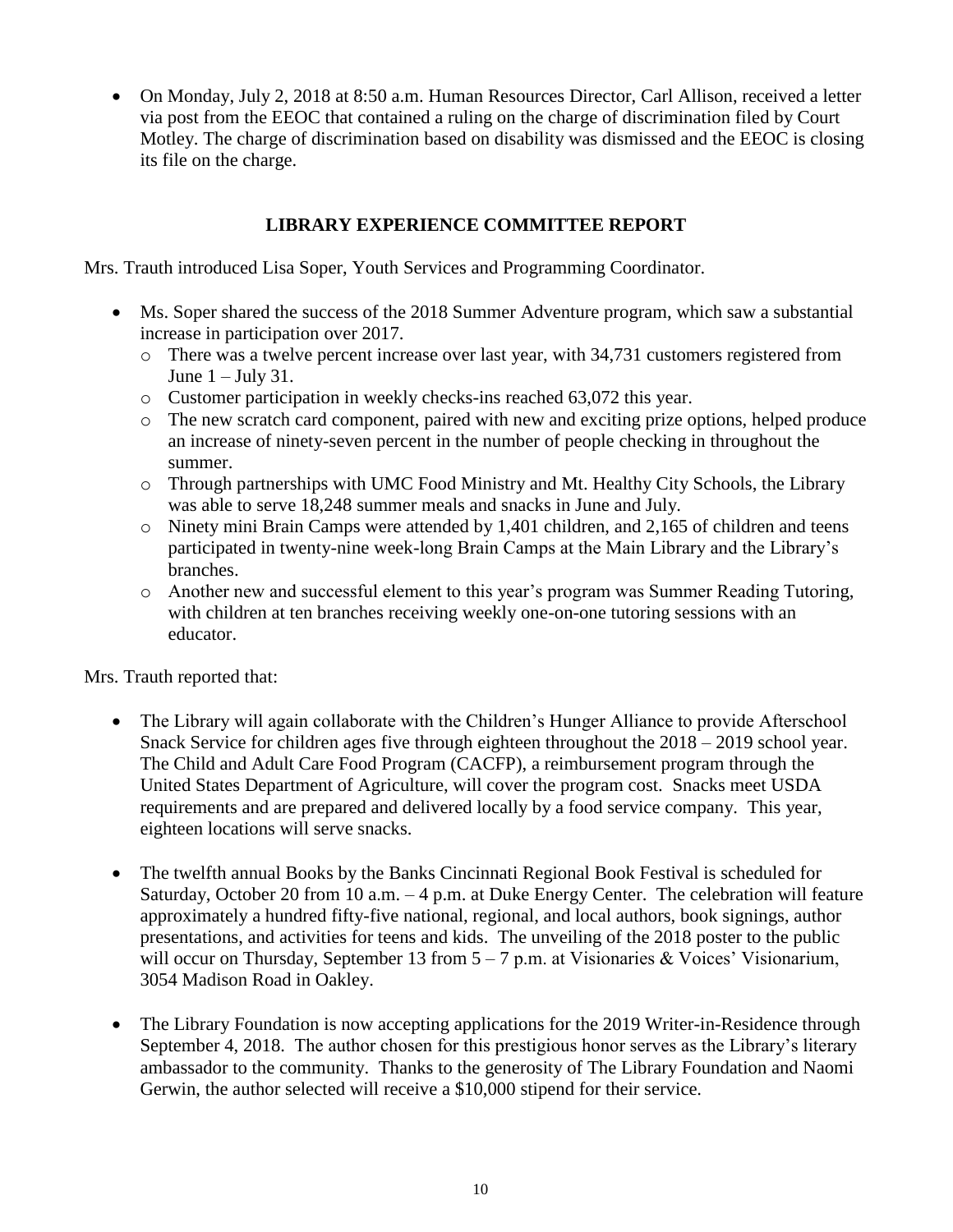- Upcoming events and exhibits:
	- o As reported to the Board in May, Pulitzer Prize and National Book Award winning historian Ron Chernow will visit the Aronoff Center for the Arts on Monday, October 15 at 7 p.m. to discuss his newest book, *Grant*. Tickets will go on sale August 15 and cost \$5. A pre-show VIP reception will be held and VIP tickets will cost \$100.
	- $\circ$  Customers of all ages are invited to tour the universe through virtual reality, view the sun through a telescope, and enjoy hands-on crafts and activities at the Main Library on August 25 for NASA @ My Library: Space Day. The Library is partnering with the Cincinnati Observatory on this event, which is part of the NASA @ My Library grant initiative.
	- o The annual Teen Fan Art contest for customers ages twelve through eighteen will be held from October  $1 - 31$ . Teens may submit photos, digital illustrations, drawings, or paintings inspired by their favorite stories at any Library location or online.
	- $\circ$  The Library will celebrate Teen Read Week from October 7 13. The 2018 theme, "It's Written in the Stars: READ," will encourage teens to think and read outside the box, as well as seek out fantasy, science-fiction and other out-of-this-world reads. As part of Teen Read Week, Aisha Saeed, author of the YA novel, *Written in the Stars*, will visit the Main Library on October 12.
	- o In September, the Main Library is hosting two photography exhibitions in conjunction with FotoFocus. *Michael Wilson: They Knew Not My Name, and I Knew Not Their Faces* will be displayed on the second floor connector from September 7 – December 31 and consist of a series of black-and-white portraits by Michael Wilson, made in a portable studio set up in neighborhoods across Cincinnati and Hamilton County, often outside of Library locations. *Panorama of Progress: 170 years of Cincinnati's Skyline and Photographic Technology* will feature a modern recreation of the Cincinnati Panorama of 1848 and will be on display in the Joseph S. Stern, Jr. Cincinnati Room from September 29 – October 31.
	- o The Association for Library Service to Children (ALSC) will be holding its National Institute in Cincinnati from September  $27 - 29$ . The Institute is one of the few conferences devoted solely to children's librarianship, literature, and technology, and takes place every two years. Lisa Soper, Youth Services and Programming Coordinator, is serving as Chair of the Planning Task Force. A reception will be held for Institute attendees at the Main Library on September 28.
	- o The sixty-fourth Annual Veterans Day Commemoration will take place at the Main Library on Monday, November 12 at 10:45 a.m. This year's event will feature keynote remarks from WDBZ 1230 radio host Lincoln Ware.

# **FISCAL OFFICER'S REPORT**

Ms. DeFosse reported that:

 The Library has been working with representatives from the Ohio Treasurer of States Office since late 2016 on investigating the Library's participation in the Ohio Checkbook website. There have been several changes in the process and timing over the last two years, which will facilitate our participation. We plan to complete our analysis of the costs and benefits of participating in the next few months and report to the Board in October.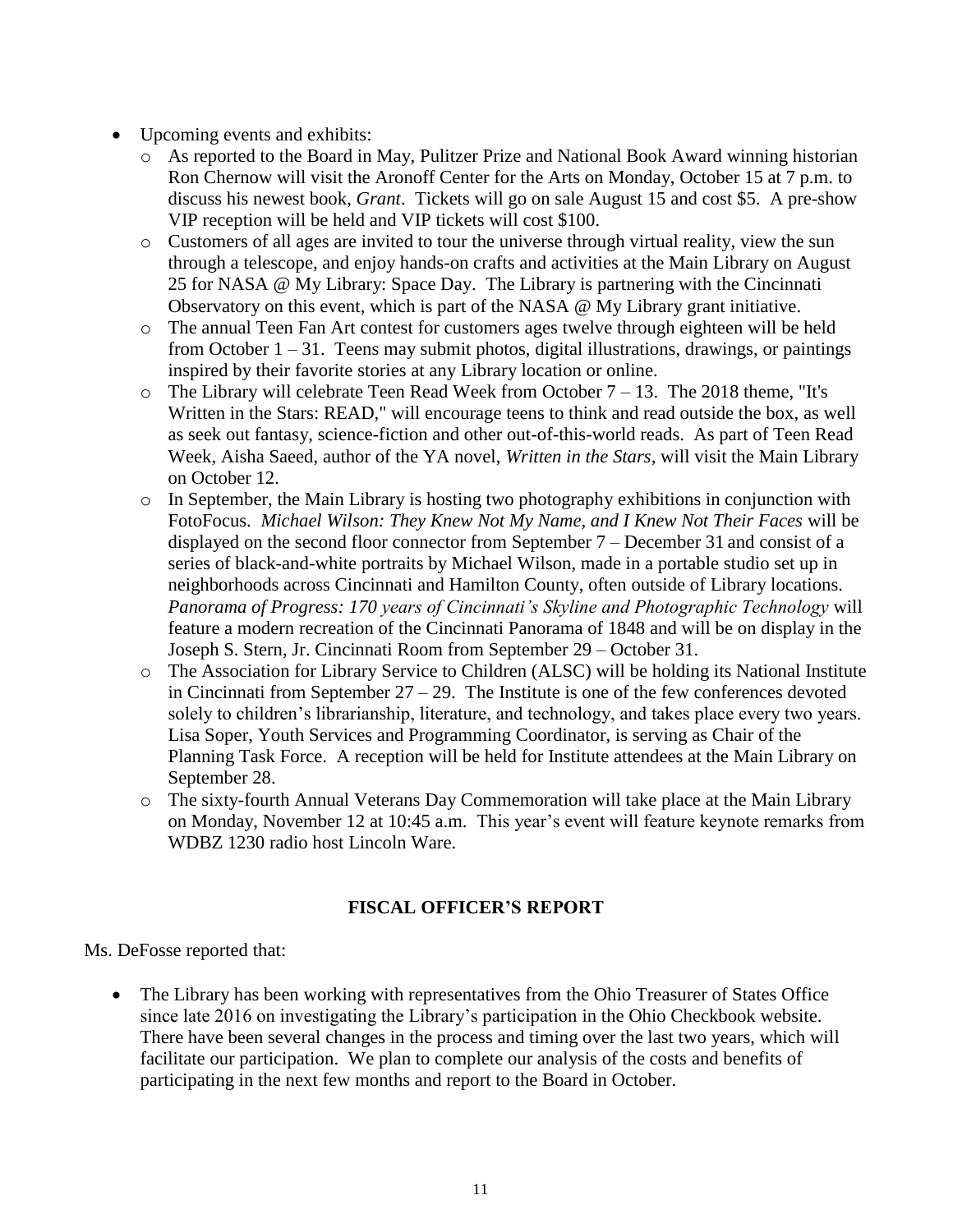- The Library has been named as a defendant in a complaint filed by an individual who alleges an injury from a slip-and-fall at the Forest Park Branch, July 2016. The incident was reported immediately after it occurred to our insurance company. Great American Insurance Company has hired Montgomery, Rennie, and Jonson to represent them.
- On Friday, August 3, Governor John Kasich signed HB 312, the legislation that regulates the use of credit cards and debit cards by political subdivisions, including public libraries. (The bill was passed by the Ohio General Assembly on June 27.) The bill will be effective at the beginning of November and then libraries will have another three months to establish and implement new credit card policies and procedures. Our current procedures are fairly conservative and the legislation will not impact how we currently use the card but it will include much more detail in the policy. We plan to have the policy for Board review in December 2018.

# *CONSENT AGENDA ITEMS*

Mrs. LaMacchia moved the Board approve the consent agenda as follows:

- Minutes of the Regular Meeting held May 31, 2018.
- Investment Report (summary of invested balances) as of May 31, 2018, June 30, 2018, and July 31, 2018.

|                                              | Amount          | Amount          | Amount          |
|----------------------------------------------|-----------------|-----------------|-----------------|
|                                              | 5/31/2018       | 6/30/2018       | 7/31/2018       |
| <b>Fifth Third Investment</b>                |                 |                 |                 |
| <b>General Fund</b>                          | \$1,000,000.00  | \$1,000,000.00  | \$1,000,000.00  |
| <b>Building and Repair</b>                   | 250,000.00      | 250,000.00      | 250,000.00      |
|                                              | \$1,250,000.00  | \$1,250,000.00  | \$1,250,000.00  |
| <b>Operating Account</b>                     |                 |                 |                 |
| <b>General Fund</b>                          | \$18,743,791.83 | \$18,007,043.34 | \$16,621,432.11 |
| Insurance/Indemnification                    | 230,000.00      | 230,000.00      | 230,000.00      |
| Special Revenue Funds                        | 396,813.46      | 501,368.90      | 538,427.03      |
| <b>Building and Repair</b>                   | 5,063,182.46    | 5,394,707.88    | 3,101,167.47    |
| <b>Permanent Trust Funds</b>                 | 1,299,797.12    | 1,292,053.73    | 1,291,634.37    |
|                                              | \$25,733,584.87 | \$25,425,173.85 | \$21,782,660.98 |
| <b>STAR Ohio</b>                             |                 |                 |                 |
| <b>Building and Repair</b>                   | 1,070,620.38    | 1,072,319.97    | 1,074,064.95    |
| <b>Managed Investments</b><br>(Trust Funds): |                 |                 |                 |
| <b>Permanent Trust Funds</b>                 | \$6,749,211.00  | \$6,749,211.00  | \$6,749,211.00  |
| <b>GRAND TOTAL</b>                           | \$34,803,416.25 | \$34,496,704.82 | \$30,855,936.93 |

#### **Investment Report**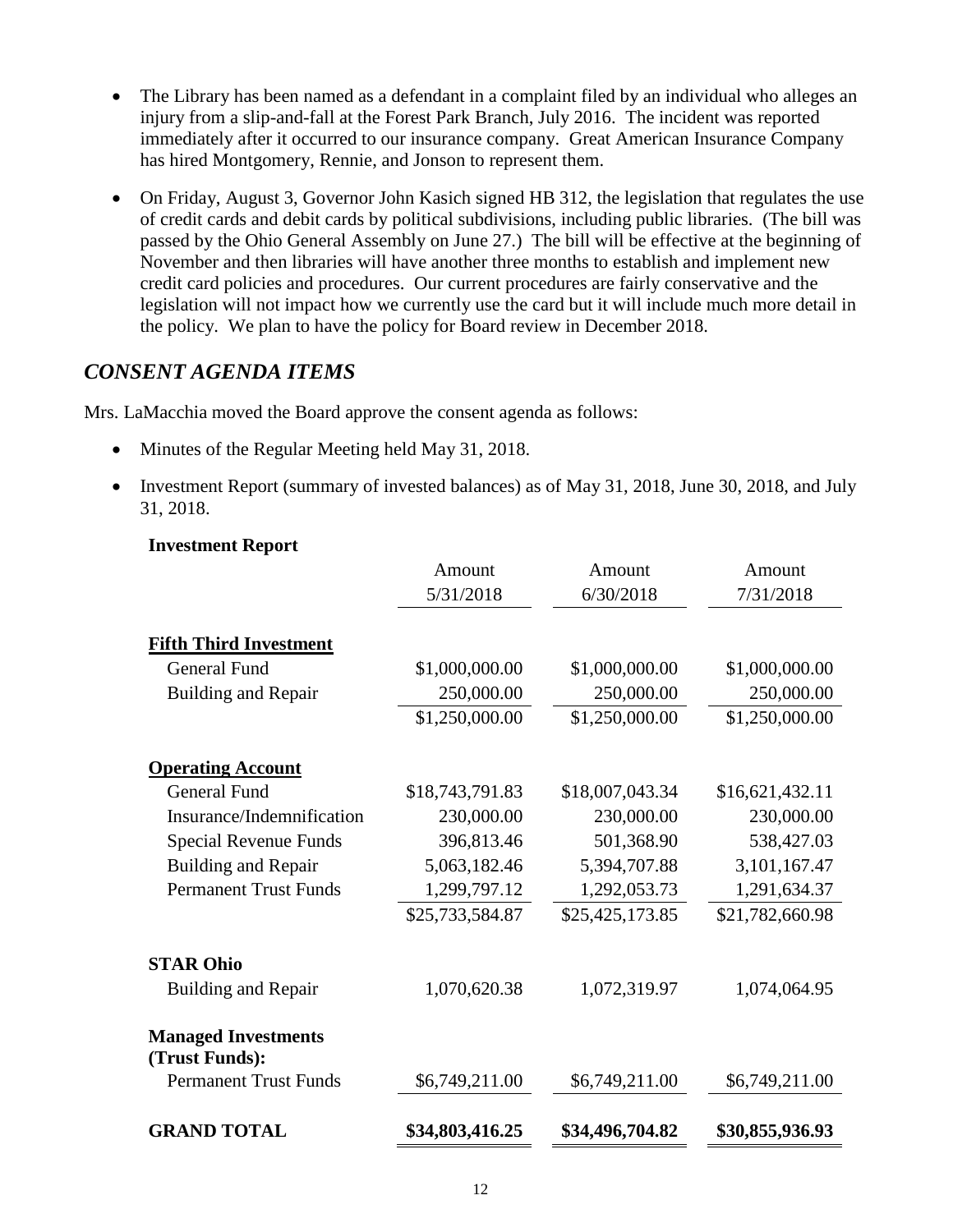- Monthly Financial Reports for the periods ending May 31, 2018, June 30, 2018, and July 31, 2018.
- Marketing Board Report June 2018 and July 2018.
- Contributions, Gifts, and Donations June 2018 and July 2018.

# CONTRIBUTIONS, GIFTS, AND DONATIONS RECEIVED GREATER THAN \$1000 May 26, 2018 through July 31, 2018

|           | $6/25/2018$ Patricia C. Winans Trust | Designated for resources<br>related to Antarctica           | 102,680.00 |
|-----------|--------------------------------------|-------------------------------------------------------------|------------|
|           | $6/25/2018$ Patricia C. Winans Trust | Support for improvements of<br>the Hyde Park Branch Library | 513,390.47 |
|           | $7/16/2018$ Library Foundation       | Duke Energy - Brain Camps<br>2018                           | 25,000.00  |
| 7/16/2018 | <b>Library Foundation</b>            | Summer Adventure support                                    | 40,000.00  |
| 7/31/2018 | Kim Fender                           | Donation for Sprout Learning<br>backpacks                   | 10,000.00  |
| Various   | Friends of the Public Library        | Support for Programs (Feb<br>2018 - March 2018)             | 37,223.75  |

Personnel Change Report reflects changes through July 28, 2018.

| <b>Personnel Change Report</b> |                                  |                                      |            |                          |       |                  |  |
|--------------------------------|----------------------------------|--------------------------------------|------------|--------------------------|-------|------------------|--|
| <b>Action</b>                  | Agency                           | <b>Job Title</b>                     | <b>FTE</b> | <b>Full Name</b>         | Grade | <b>Eff.</b> Date |  |
| Appointment                    | Greenhills Branch                | <b>Library Services</b><br>Assistant | 0.60       | Edelen, Kathy M          | 3     | 05/06/2018       |  |
| Appointment                    | Hyde Park Branch                 | <b>Library Services</b><br>Assistant | 0.50       | Fickel, Sydney J         | 3     | 05/06/2018       |  |
| Appointment                    | Sorting & Materials<br>Retrieval | Page                                 | 0.50       | Geiger, Emily C          | 1     | 05/06/2018       |  |
| Appointment                    | Safety & Security<br>Services    | <b>Security Guard</b>                | 1.00       | Hobbs, Keith A           | 5     | 05/06/2018       |  |
| Appointment                    | Hyde Park Branch                 | Shelver                              | 0.30       | Lewis, Anna D            | 1     | 05/06/2018       |  |
| Appointment                    | Programming<br>Services          | <b>Summer Reading</b><br>Tutor       | 0.45       | David, Dorian A          | 5     | 05/20/2018       |  |
| Appointment                    | Programming<br><b>Services</b>   | <b>Summer Reading</b><br>Tutor       | 0.45       | Douglas, Ellen D         | 5     | 05/20/2018       |  |
| Appointment                    | Programming<br>Services          | <b>Summer Reading</b><br>Tutor       | 0.45       | Ellis, Ruth J            | 5     | 05/20/2018       |  |
| Appointment                    | Groesbeck Branch                 | <b>Library Services</b><br>Assistant | 0.60       | Gober, Rebecca M         | 3     | 05/20/2018       |  |
| Appointment                    | Programming<br><b>Services</b>   | <b>Summer Reading</b><br>Tutor       | 0.45       | Griffith, Bernadine<br>M | 5     | 05/20/2018       |  |
| Appointment                    | Programming<br>Services          | <b>Summer Reading</b><br>Tutor       | 0.45       | Jones, Loucresha C       | 5     | 05/20/2018       |  |
| Appointment                    | Programming<br>Services          | <b>Summer Reading</b><br>Tutor       | 0.45       | Kwiat, Caroline P        | 5     | 05/20/2018       |  |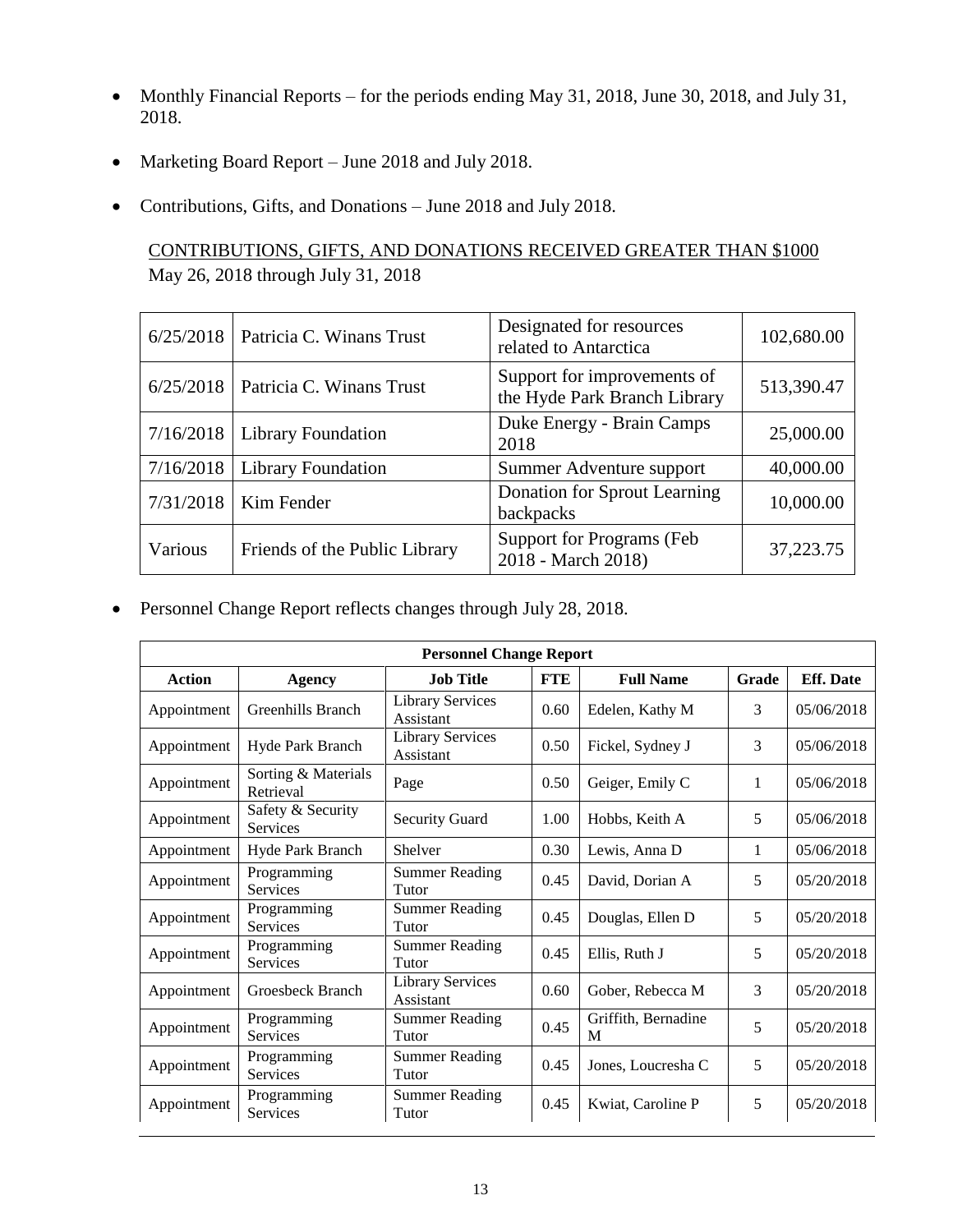| Appointment | Programming<br>Services               | <b>Summer Reading</b><br>Tutor       | 0.45 | Lang, Magdalena M                 | 5              | 05/20/2018 |
|-------------|---------------------------------------|--------------------------------------|------|-----------------------------------|----------------|------------|
| Appointment | Programming<br>Services               | <b>Summer Reading</b><br>Tutor       | 0.45 | Ooten, Shannon F                  | 5              | 05/20/2018 |
| Appointment | Programming<br>Services               | <b>Summer Reading</b><br>Tutor       | 0.45 | Swanson, Davida M                 | 5              | 05/20/2018 |
| Appointment | Programming<br>Services               | <b>Summer Reading</b><br>Tutor       | 0.45 | Kelley, Sarah E                   | 5              | 05/23/2018 |
| Appointment | Information &<br>Reference Dept.      | Shelver                              | 0.50 | Cruder, Ciara L                   | 1              | 06/03/2018 |
| Appointment | Education &<br>Homework Support       | <b>Summer Brain</b><br>Camp Aide     | 0.50 | DeVol, Lainey M                   | $\mathbf{1}$   | 06/03/2018 |
| Appointment | Information &<br>Reference Dept.      | Senior Library<br>Services Assistant | 0.50 | Eastman, Anne C                   | $\overline{4}$ | 06/03/2018 |
| Appointment | Education &<br>Homework Support       | <b>Summer Brain</b><br>Camp Aide     | 0.50 | Lindle, Meredith C                | 1              | 06/03/2018 |
| Appointment | Delhi Township<br><b>Branch</b>       | Shelver                              | 0.30 | Ludke, Isaac B                    | 1              | 06/03/2018 |
| Appointment | Education &<br>Homework Support       | <b>Summer Brain</b><br>Camp Aide     | 0.50 | Nienaber, Zachary R               | 1              | 06/03/2018 |
| Appointment | Popular Library                       | Shelver                              | 0.50 | Rao, Bryce S                      | $\mathbf{1}$   | 06/03/2018 |
| Appointment | Education &<br>Homework Support       | <b>Summer Brain</b><br>Camp Aide     | 0.50 | Schaich, Robert C                 | 1              | 06/03/2018 |
| Appointment | Education &<br>Homework Support       | <b>Summer Brain</b><br>Camp Aide     | 0.50 | Song, Maria H                     | 1              | 06/03/2018 |
| Appointment | Education &<br>Homework Support       | <b>Summer Brain</b><br>Camp Aide     | 0.50 | Williams, Camille A               | 1              | 06/03/2018 |
| Appointment | <b>Elmwood Place</b><br><b>Branch</b> | <b>Library Services</b><br>Assistant | 0.50 | Cason, Sharon R                   | 3              | 06/17/2018 |
| Appointment | Safety & Security<br>Services         | <b>Security Guard</b>                | 1.00 | Egan, Kevin M                     | 5              | 06/17/2018 |
| Appointment | Anderson Branch                       | Shelver                              | 0.30 | Elder, Sabra A                    | 1              | 06/17/2018 |
| Appointment | Westwood Branch                       | Children's Librarian                 | 1.00 | Ferguson, Corey L                 | $\tau$         | 06/17/2018 |
| Appointment | Delhi Township<br><b>Branch</b>       | Shelver                              | 0.30 | Kirby, Julia H                    | 1              | 06/17/2018 |
| Appointment | <b>Bond Hill Branch</b>               | Senior Library<br>Services Assistant | 0.50 | Tegge, Jessica L                  | $\overline{4}$ | 06/17/2018 |
| Appointment | Popular Library                       | Shelver                              | 0.50 | Timmerman,<br>Melissa G           | 1              | 06/17/2018 |
| Appointment | <b>Forest Park Branch</b>             | Shelver                              | 0.30 | Williams, Madelyn<br>B            | $\mathbf{1}$   | 06/17/2018 |
| Appointment | Youth Services                        | <b>Student Shelver</b>               | 0.30 | DeLuca, Zachary<br>Giovanni       | 1              | 07/01/2018 |
| Appointment | <b>St Bernard Branch</b>              | Senior Library<br>Services Assistant | 0.50 | Gould, Latoya L                   | 4              | 07/01/2018 |
| Appointment | West End Branch                       | <b>Library Services</b><br>Assistant | 0.50 | Johnson, Tawanda F                | 3              | 07/01/2018 |
| Appointment | Madeira Branch                        | Shelver                              | 0.30 | Murphy, Emma K                    | $\mathbf{1}$   | 07/01/2018 |
| Appointment | Sorting & Materials<br>Retrieval      | Page                                 | 0.50 | Thompson, Michelle<br>$\mathbf M$ | 1              | 07/01/2018 |
| Appointment | Sharonville Branch                    | Shelver                              | 0.30 | Gray, Tyler S                     | $\mathbf{1}$   | 07/15/2018 |
| Appointment | Norwood Branch                        | <b>Library Services</b><br>Assistant | 0.50 | Holmes, Hannah R                  | 3              | 07/15/2018 |
| Appointment | <b>Blue Ash Branch</b>                | Shelver                              | 0.30 | O'Flynn, Joseph P                 | 1              | 07/15/2018 |
| Appointment | Green Twp Branch                      | Shelver                              | 0.30 | Paul, Emily N                     | $\mathbf{1}$   | 07/15/2018 |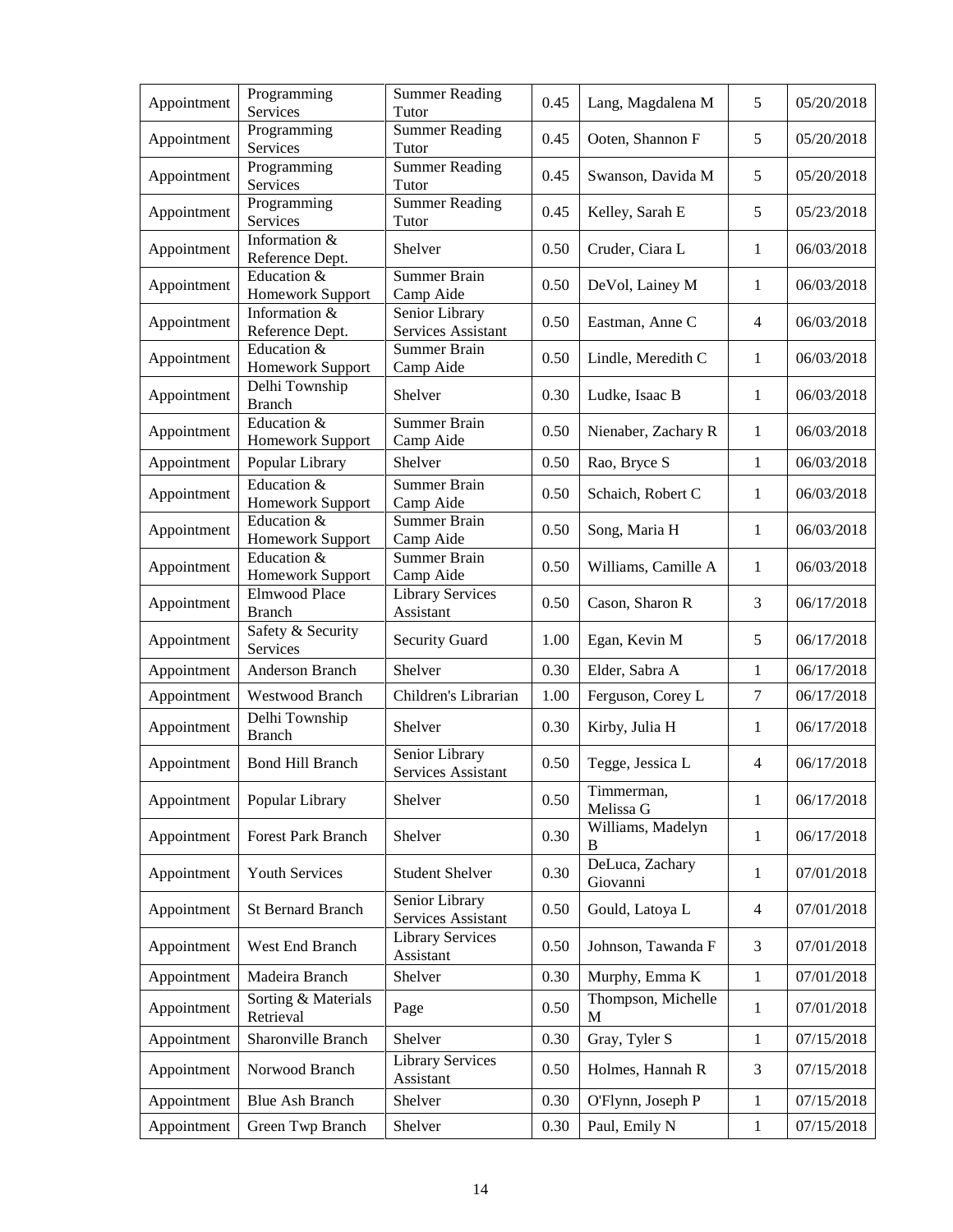| Appointment | Madeira Branch                  | Shelver                                         | 0.30 | Ragnone, Michael A                | $\mathbf{1}$   | 07/15/2018 |
|-------------|---------------------------------|-------------------------------------------------|------|-----------------------------------|----------------|------------|
| Change      | <b>Clifton Branch</b>           | Senior Library<br>Services Assistant            | 0.60 | Gardiner, Julia                   | $\overline{4}$ | 05/06/2018 |
| Change      | <b>Clifton Branch</b>           | Senior Library<br>Services Assistant            | 0.50 | Wreath-Canterbury,<br>Sara L      | $\overline{4}$ | 05/06/2018 |
| Change      | Education &<br>Homework Support | <b>Summer Brain</b><br>Camp Aide                | 0.50 | Berns, Molly Beth                 | $\mathbf{1}$   | 06/03/2018 |
| Change      | Education &<br>Homework Support | <b>Summer Brain</b><br>Camp Aide                | 0.50 | Denney, Darien<br>Lenay           | $\mathbf{1}$   | 06/03/2018 |
| Change      | Education &<br>Homework Support | <b>Summer Brain</b><br>Camp Aide                | 0.50 | Lowe, Uneek V                     | 1              | 06/03/2018 |
| Change      | <b>Service Operations</b>       | Customer<br><b>Experience Manager</b>           | 1.00 | Rampa, Justyn E                   | 10             | 06/03/2018 |
| Change      | <b>Service Operations</b>       | <b>Regional Manager</b>                         | 1.00 | Sferra, Maria A                   | 12             | 06/03/2018 |
| Change      | Delhi Township<br><b>Branch</b> | Senior Branch<br>Manager                        | 1.00 | Bach, Kathleen A                  | 10             | 07/01/2018 |
| Change      | <b>Sharonville Branch</b>       | <b>Library Services</b><br>Assistant            | 0.60 | Barton, Meredith L                | 3              | 07/01/2018 |
| Change      | Strategy &<br>Technology        | Chief Strategy and<br><b>Technology Officer</b> | 1.00 | Brehm-Heeger,<br>Paula C          | 15             | 07/01/2018 |
| Change      | Sharonville Branch              | <b>Library Services</b><br>Assistant            | 0.50 | Brinker, Krista M                 | 3              | 07/01/2018 |
| Change      | Delhi Township<br><b>Branch</b> | Senior Children's<br>Librarian                  | 1.00 | Dettinger, Katy J                 | 8              | 07/01/2018 |
| Change      | <b>Service Operations</b>       | <b>Regional Manager</b>                         | 1.00 | Sample, Holbrook H                | 12             | 07/01/2018 |
| Demotion    | <b>Walnut Hills Branch</b>      | <b>Library Services</b><br>Assistant            | 0.50 | Polter, Sarah Ann                 | 3              | 05/06/2018 |
| Demotion    | <b>St Bernard Branch</b>        | <b>Library Services</b><br>Assistant            | 0.50 | Dovel, Rachel K                   | 3              | 06/03/2018 |
| Departure   | Madisonville<br><b>Branch</b>   | Homework Help<br>Aide                           | 0.30 | Bell, Ronda                       | 1              | 05/10/2018 |
| Departure   | Reading Branch                  | Homework Help<br>Aide                           | 0.30 | Eallonardo,<br>Magdalene A        | 1              | 05/10/2018 |
| Departure   | Sharonville Branch              | Homework Help<br>Aide                           | 0.30 | McDonald, Brennan<br>M            | $\mathbf{1}$   | 05/10/2018 |
| Departure   | Corryville Branch               | Homework Help<br>Aide                           | 0.30 | Rausch, Kailey S                  | 1              | 05/10/2018 |
| Departure   | Oakley Branch                   | Homework Help<br>Aide                           | 0.30 | Rohling, Christopher<br>David     | 1              | 05/10/2018 |
| Departure   | Madeira Branch                  | <b>Library Services</b><br>Assistant            | 0.50 | Connaughton, Arlie<br>$\mathbf M$ | 3              | 05/11/2018 |
| Departure   | Mt. Healthy Branch              | Homework Help<br>Aide                           | 0.30 | Uzo-Ngerem,<br>Ihechukwu G        | 1              | 05/11/2018 |
| Departure   | Green Township<br><b>Branch</b> | Shelver                                         | 0.30 | Fellinger, Kaitlin<br>Renee       | 1              | 05/12/2018 |
| Departure   | Hyde Park Branch                | <b>Library Services</b><br>Assistant            | 0.50 | Ruwe, Stacey N                    | 3              | 05/12/2018 |
| Departure   | <b>Westwood Branch</b>          | Children's Librarian                            | 1.00 | Saroff, Kristyn                   | $\tau$         | 05/19/2018 |
| Departure   | Sharonville Branch              | Shelver                                         | 0.30 | Landry, Joy M                     | $\mathbf{1}$   | 05/25/2018 |
| Departure   | Madeira Branch                  | Shelver                                         | 0.30 | McCormick,<br>Shannon C           | 1              | 05/29/2018 |
| Departure   | Avondale Branch                 | Senior Library<br>Services Assistant            | 1.00 | Smith, Angela                     | $\overline{4}$ | 05/31/2018 |
| Departure   | <b>Facility Operations</b>      | Construction<br>Manager                         | 1.00 | Elkhamisy, Ahmed                  | $\,8\,$        | 06/01/2018 |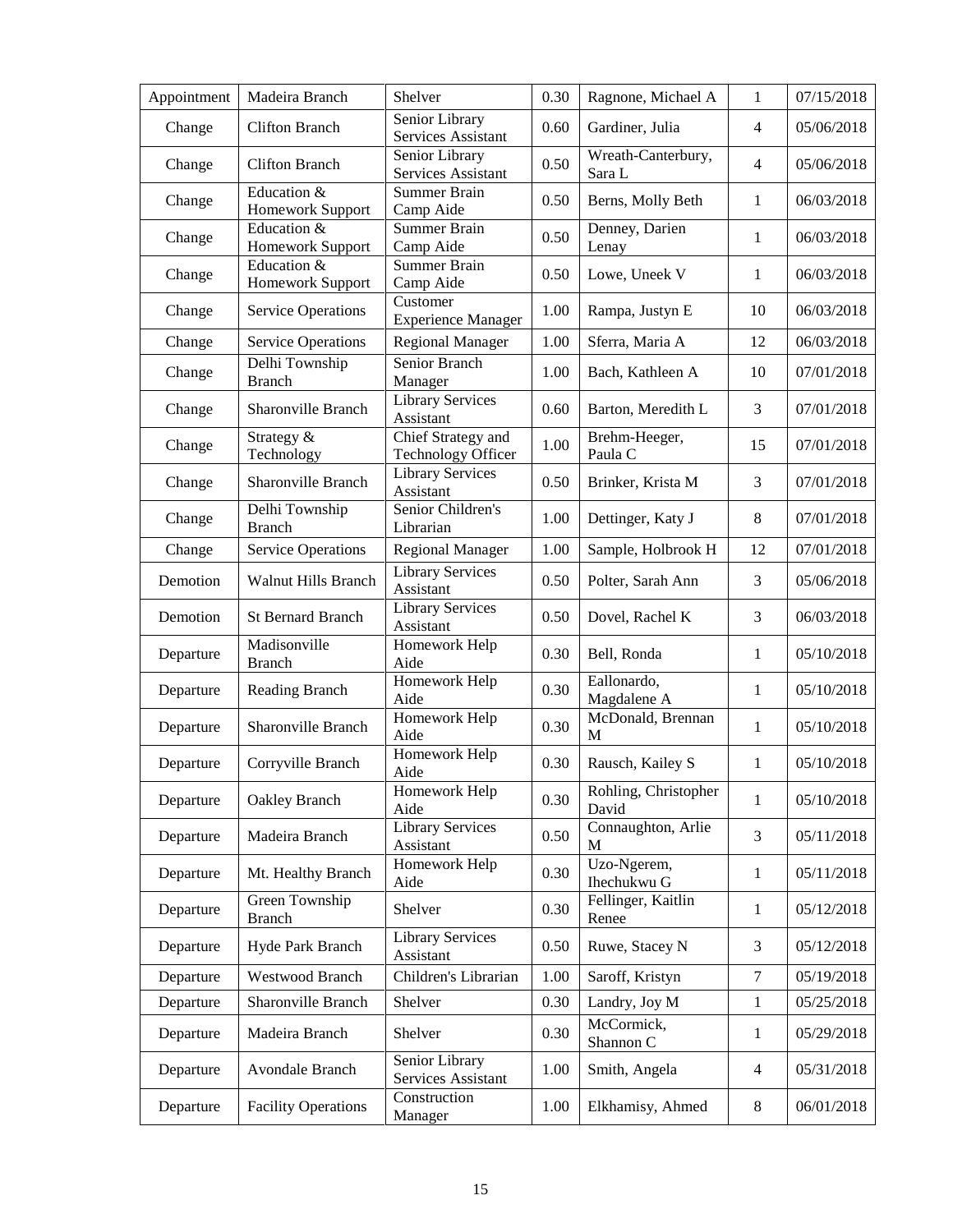| Departure | Anderson Branch                  | <b>Library Services</b><br>Assistant  | 0.50 | Moser, Rachael E             | 3              | 06/01/2018 |
|-----------|----------------------------------|---------------------------------------|------|------------------------------|----------------|------------|
| Departure | <b>Circulation Services</b>      | <b>Library Services</b><br>Assistant  | 0.60 | Johnson, Jordan<br>Nicholas  | 3              | 06/02/2018 |
| Departure | Anderson Branch                  | <b>Student Shelver</b>                | 0.30 | Liu, Patrick S               | 1              | 06/02/2018 |
| Departure | Teenspot                         | Senior Library<br>Services Assistant  | 0.50 | Prince, Nikia C              | 4              | 06/02/2018 |
| Departure | Delhi Township<br><b>Branch</b>  | <b>Student Shelver</b>                | 0.30 | Zalot, Maria H               | 1              | 06/02/2018 |
| Departure | <b>Youth Services</b>            | Shelver                               | 0.50 | Ferguson, Michael<br>Raymond | 1              | 06/03/2018 |
| Departure | <b>Youth Services</b>            | Shelver                               | 0.50 | Hrivnak, Cayce A             | 1              | 06/03/2018 |
| Departure | Mt. Washington<br><b>Branch</b>  | Shelver                               | 0.30 | Feil, Gretchen K             | 1              | 06/04/2018 |
| Departure | Safety & Security<br>Services    | <b>Security Guard</b>                 | 1.00 | Brooks, Dominique<br>L       | 5              | 06/07/2018 |
| Departure | Norwood Branch                   | <b>Library Services</b><br>Assistant  | 0.50 | Barber, Alexandra E          | 3              | 06/14/2018 |
| Departure | Shipping $&$<br>Receiving        | <b>Truck Driver</b>                   | 1.00 | Morris, Dion S               | 3              | 06/15/2018 |
| Departure | Anderson Branch                  | <b>Library Services</b><br>Assistant  | 1.00 | Taylor, Lindsay<br>Marie     | 3              | 06/18/2018 |
| Departure | Popular Library                  | Shelver                               | 0.30 | Cherry, Thomas<br>Hamilton   | 1              | 06/20/2018 |
| Departure | Sharonville Branch               | <b>Library Services</b><br>Assistant  | 0.60 | Kroth, Jacob A               | 3              | 06/20/2018 |
| Departure | Popular Library                  | <b>Library Services</b><br>Assistant  | 0.50 | Sullivan, Shane H            | 3              | 06/21/2018 |
| Departure | Director's Office                | Eva Jane Romaine<br>Coombe Director   | 1.00 | Fender, Kimber L             | X              | 06/29/2018 |
| Departure | Oakley Branch                    | <b>Student Shelver</b>                | 0.30 | Maglecic, Erin<br>Nicole     | 1              | 06/30/2018 |
| Departure | Teenspot                         | Teen Librarian                        | 1.00 | Whitt, Megan N               | $\overline{7}$ | 06/30/2018 |
| Departure | Madeira Branch                   | <b>Student Shelver</b>                | 0.30 | Choi, Yeonsu                 | $\mathbf{1}$   | 07/07/2018 |
| Departure | North Central<br><b>Branch</b>   | <b>Student Shelver</b>                | 0.30 | McEwen, Malcolm<br>Terrell   | 1              | 07/10/2018 |
| Departure | Madeira Branch                   | Shelver                               | 0.30 | Murauskas, Lena C            | $\mathbf{1}$   | 07/10/2018 |
| Departure | North Central<br><b>Branch</b>   | <b>Library Services</b><br>Assistant  | 0.50 | Sang, Sunhee                 | 3              | 07/11/2018 |
| Departure | Norwood Branch                   | Teen Librarian                        | 0.50 | Lam, Jennifer S              | $\tau$         | 07/13/2018 |
| Departure | <b>Wyoming Branch</b>            | <b>Library Services</b><br>Assistant  | 0.50 | Boldt, Roberta L             | 3              | 07/14/2018 |
| Departure | Sharonville Branch               | Homework Help<br>Aide                 | 0.30 | Elliott, Grace E.            | 1              | 07/15/2018 |
| Departure | Cataloging &<br>Processing       | Line Assistant<br>Physical Processing | 1.00 | Becker, Vigee R              | $\overline{2}$ | 07/20/2018 |
| Departure | Ills Team                        | <b>ILS</b> Manager                    | 1.00 | Meehan, Vicki E              | 12             | 07/20/2018 |
| Departure | Information &<br>Reference Dept. | Shelver                               | 0.50 | Vanyo, Vanessa J             | 1              | 07/20/2018 |
| Departure | Programming<br>Services          | <b>Summer Reading</b><br>Tutor        | 0.45 | David, Dorian A              | 5              | 07/26/2018 |
| Departure | Popular Library                  | <b>Library Services</b><br>Assistant  | 0.60 | Day, Andrew J                | 3              | 07/26/2018 |
| Departure | Programming<br>Services          | <b>Summer Reading</b><br>Tutor        | 0.45 | Douglas, Ellen D             | 5              | 07/26/2018 |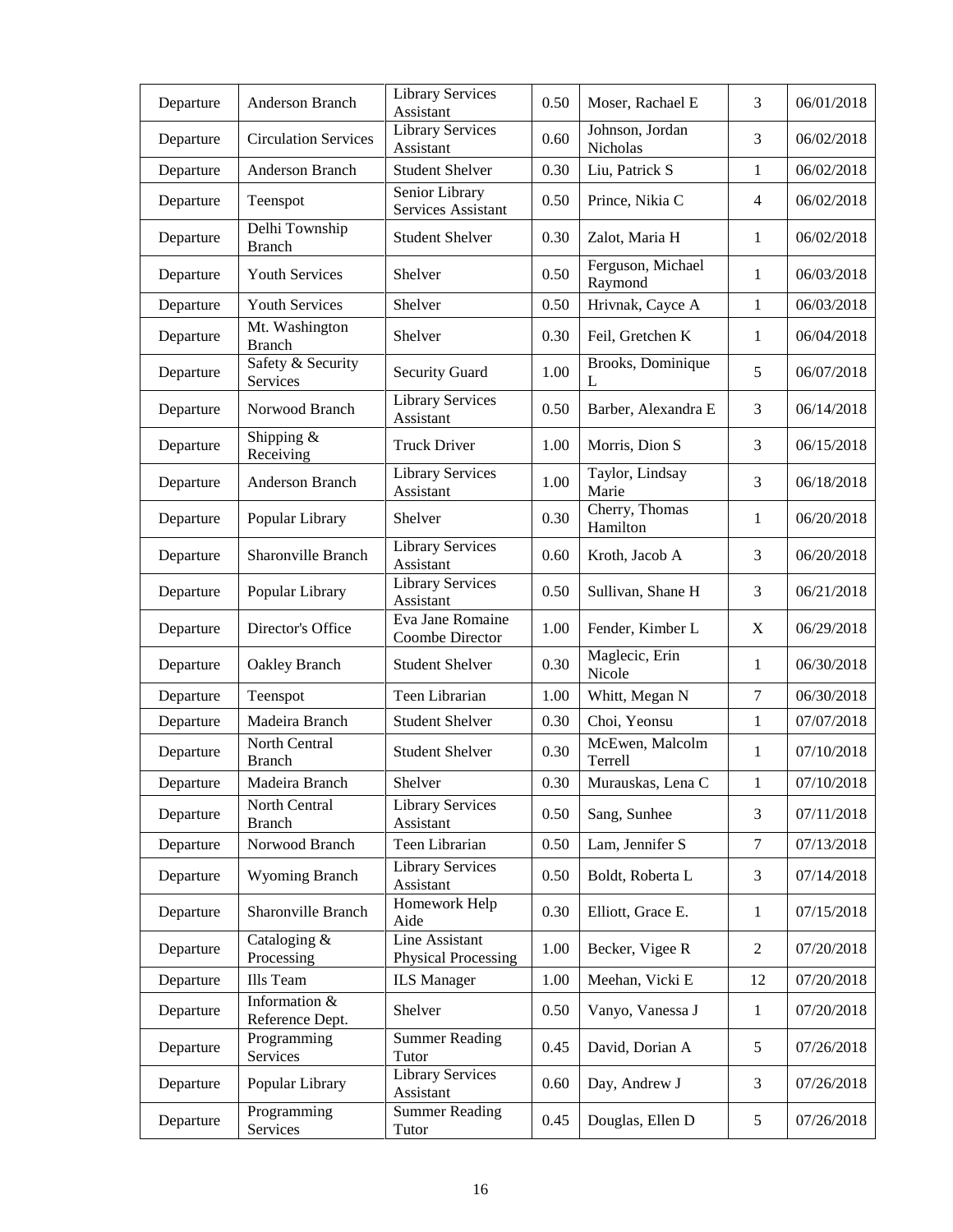| Departure             | Programming<br>Services          | <b>Summer Reading</b><br>Tutor             | 0.45 | Ellis, Ruth J                  | 5              | 07/26/2018 |
|-----------------------|----------------------------------|--------------------------------------------|------|--------------------------------|----------------|------------|
| Departure             | Programming<br>Services          | <b>Summer Reading</b><br>Tutor             | 0.45 | Griffith, Bernadine<br>M       | 5              | 07/26/2018 |
| Departure             | Programming<br>Services          | <b>Summer Reading</b><br>Tutor             | 0.45 | Jones, Loucresha C             | 5              | 07/26/2018 |
| Departure             | Programming<br>Services          | <b>Summer</b> Reading<br>Tutor             | 0.45 | Kelley, Sarah E                | 5              | 07/26/2018 |
| Departure             | Programming<br>Services          | <b>Summer Reading</b><br>Tutor             | 0.45 | Kwiat, Caroline P              | 5              | 07/26/2018 |
| Departure             | Programming<br>Services          | <b>Summer Reading</b><br>Tutor             | 0.45 | Lang, Magdalena M              | 5              | 07/26/2018 |
| Departure             | Programming<br>Services          | <b>Summer Reading</b><br>Tutor             | 0.45 | Ooten, Shannon F               | 5              | 07/26/2018 |
| Departure             | Programming<br>Services          | <b>Summer Reading</b><br>Tutor             | 0.45 | Swanson, Davida M              | 5              | 07/26/2018 |
| Departure             | <b>HVAC</b> Services             | <b>HVAC</b> Mechanic                       | 1.00 | Koopman, James W               | 6              | 07/27/2018 |
| Departure             | <b>Blue Ash Branch</b>           | Shelver                                    | 0.30 | Brown, Emily Jane              | 1              | 07/28/2018 |
| Departure             | Norwood Branch                   | Shelver                                    | 0.30 | Heinen, Jacob B                | 1              | 07/28/2018 |
| Promotion             | Price Hill Branch                | <b>Library Services</b><br>Assistant       | 0.50 | Maghathe, Noel B               | 3              | 05/06/2018 |
| Promotion             | Information &<br>Reference Dept. | Senior Library<br>Services Assistant       | 0.50 | Sparks, Sydney M               | $\overline{4}$ | 05/20/2018 |
| Promotion             | College Hill Branch              | Mid-Size Branch<br>Manager                 | 1.00 | Barnhill, Ashley L             | 9              | 06/03/2018 |
| Promotion             | Madeira Branch                   | <b>Library Services</b><br>Assistant       | 0.50 | Cottone, Isabella N            | 3              | 06/03/2018 |
| Promotion             | <b>Blue Ash Branch</b>           | <b>Library Services</b><br>Assistant       | 0.60 | Kuhl, Kenneth T                | 3              | 06/03/2018 |
| Promotion             | Popular Library                  | Popular Library<br>Manager                 | 1.00 | Mulford, Ella M                | 10             | 06/03/2018 |
| Promotion             | <b>Youth Services</b>            | Youth Services<br>Dept. Manager            | 1.00 | Rice, Theodore A               | 10             | 06/03/2018 |
| Promotion             | Avondale Branch                  | Senior Library<br>Services Assistant       | 1.00 | Tafari, Sesheta A              | $\overline{4}$ | 06/03/2018 |
| Promotion             | Delhi Township<br><b>Branch</b>  | <b>Library Services</b><br>Assistant       | 0.50 | Themann, Marybeth<br>L         | 3              | 06/03/2018 |
| Promotion             | Youth Services                   | Teen Librarian                             | 1.00 | Willig, Emma M                 | $\tau$         | 07/01/2018 |
| Promotion             | Cataloging &<br>Processing       | <b>Cataloging Assistant</b>                | 1.00 | Blair, Kelly J                 | 3              | 07/15/2018 |
| Promotion             | Youth Services                   | <b>Youth Services</b><br>Dept. Team Leader | 1.00 | Gallagher-Sauter,<br>Bridgid K | $\,8\,$        | 07/15/2018 |
| $05/06/18 - 07/28/18$ |                                  |                                            |      |                                |                |            |

- Statistical Report for April 2018.
- Top Ten Circulating Titles for April 2018.

Ms. Kohnen seconded.

Voting for the motion: Ms. Kohnen, Mrs. LaMacchia, Mr. Moran, and Mrs. Trauth… 4 ayes. The motion carried. **(23-2018)**.